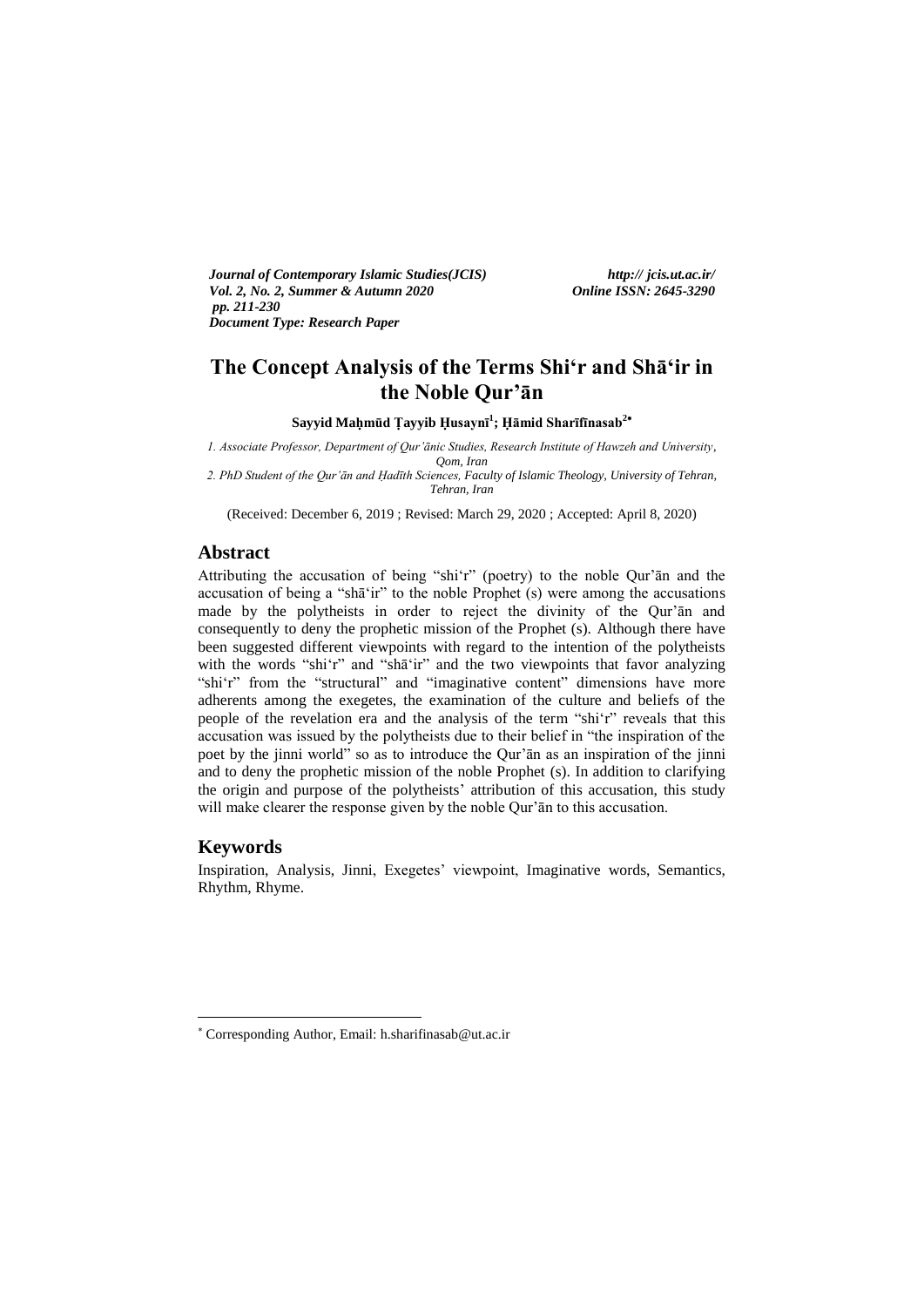# **Introduction**

The Meccan polytheists in the early days of Islam constantly used different methods such as putting the Prophet (s) and the newly converted Muslims under pressure and bothering them in various ways to prevent the conversion of people to Islam and the Qur'ān. In order to attain their goals, the polytheists did not limit themselves to rejecting, ridiculing, or threatening, but rather, they attributed some accusations to the Prophet (s) to cast doubts on his prophet mission in the hearts of people. One of the accusations that they posed was attributing the accusation of being "shi'r" (poetry) to the noble Qur'ān and the accusation of being a "shā'ir" to the noble Prophet (s) in order to deny the divinity of the Qur'ān and consequently to refute the prophetic mission of the Prophet (s).

The precise analysis of the terms "shi'r" and "shā'ir" in the beliefs and words of the polytheists on the one hand will reveal the intellectual origin of the issuance of this accusation by the polytheists and their main goals of casting this doubt, and on the other hand, it will clarify the response given by the Qur'ān to this accusation.

Consequently, the analysis of the term "shi'r" and "shā'ir", the consideration of the application of this term in the Qur'ān, and the examination and evaluation of the exegetes' viewpoint in its analysis are the main topics of this article. Accordingly, the precise analysis and understanding of the terms "shi'r" and "shā'ir" will be evaluated in two directions. First, the analysis of the terms "shi'r" and "shā'ir", and then the examination of the application of these two terms in the Qur'ān will be undertaken.

### **The analysis of the terms "shi'r" and "shā'ir"**

In the analysis of the terms "shi'r" and "shā'ir", it is necessary to examine the literal and terminological meaning of these words as well as their meaning in the ancient Arab culture of the revelation era.

# **The literal meanings of "shi'r" and "shā'ir"**

The term "shi'r" is derived from the root "sh.'.r" which has been used in various meanings. These meanings can be summarized as follows.

#### **Understanding and comprehending something**

One of the main and common meanings of this root, used as the verb forms "sha'ara" and "sha'ura"(Ibn Durayd, n.d., vol. 3: 1249), in the present tense verb form "yash'uru" (Ibn Sayyida, n.d., vol. 1: 362), and the gerund forms "shi'r", "shi'ra", and "shu'ūr" (Ibn Durayd, n.d., vol. 2: 726) is understanding and comprehending something. For example, when it is said that "sha'artu bikadhā" (Farāhīdī, 1989, vol. 1: 251; Azharī, n.d., vol. 1: 266)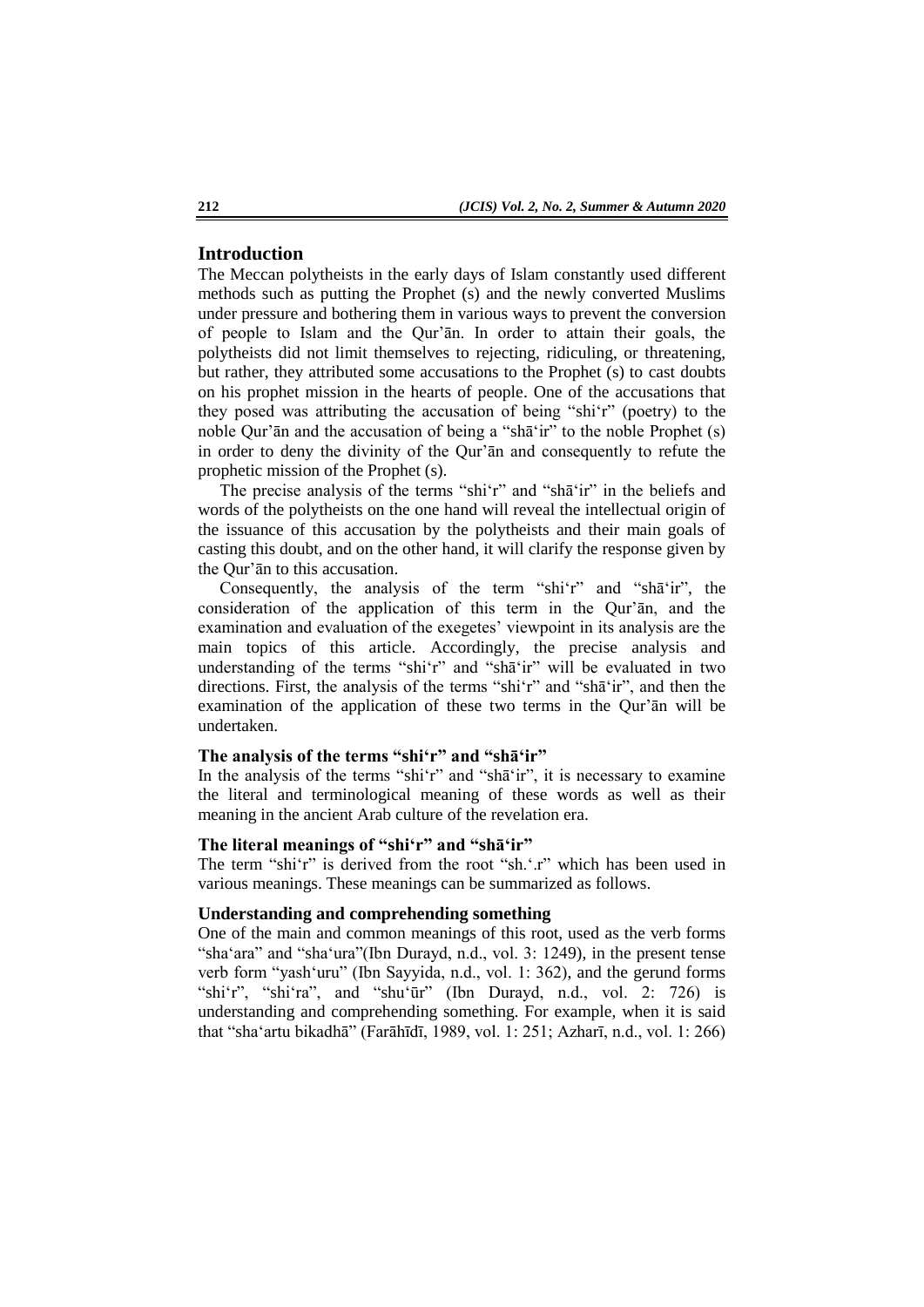or "ash'uru bih" (Azharī, n.d., vol. 1: 269), it means getting informed about something.

In the Qur'ān, the root form "shi'r" in this meaning has only been used in the present tense, and most of its instances in the Qur'ān occur in the negative manner, for example "lā yash'urūn" (Qur'ān 2:12; 7:95; 16:26, 45), "mā yash'urūn" (Qur'ān 2:9; 3:69; 6:26), "lā tash'urūn" (Qur'ān 2:154; 39:55; 49:2), "lā yush'iranna bikum" (Qur'ān 18:19), "mā yush'irikum" (6:109), "law tash'urūn" (Qur'ān 26:113). It should be noted that the term "sha'ā'ir" which has been frequently used as an added noun to the glorious word "Allāh" (Qur'ān 5:2; 22:32, 36; 2:158) is the plural form of "sha'īra" which means "a sign" (Farāhīdī, 1989, vol. 1: 251; Ibn Durayd, n.d., vol. 2: 726). Moreover, the word "mash'ar", which has been used as a proper noun for the "mash'ar al- ḥarām" (Qur'ān 2: 198), has been derived from this root, and in the light of the meaning of its locative noun form (maf'al), it means the position and location of holding the divine rites and Ḥajj rituals (Farāhīdī, 1989, vol. 1: 251). The literal meaning of the word "shi'ri" – which is used as the proper noun for a star – has been a noun or gerund with the meaning "something which is understood" (Muṣṭfawī, 1990, vol. 6: 77).

#### **Composing a rhythmic and rhymed utterance**

One of the other common meanings of the root "sh.'.r" is the rhythmic and rhymed utterance, which is used to make the verb forms "sha'ara", "sha'ura" (Azharī, n.d., vol. 1: 268), the present tense verb form "yash 'uru" (Jawhar  $\overline{1}$ , n.d., vol. 2: 699), and the gerund forms "sha'r" and "shi'r" (Azharī, n.d., vol. 1: 268). Accordingly, the sentence "sha'artu li-fulānin sha'ran (shi'ran)" is used when the rhythmic and rhymed utterance is composed for a person.

It should be noted that in the Qur'ān, this meaning has never been used in the verb form; rather, it has only been used in the noun forms "shi'r" (Qur'ān 36:69), "shā'ir" (Qur'ān 69:41; 21:5; 52:30; 37:36), and "shu'arā" (Qur'ān 26:224).

It is noteworthy that some philologists have related the origin of this meaning back to the previous meaning mentioned above, and asserting that shi'r as a rhythmic utterance is a kind of understanding something which is hidden from others, have taken shā'ir as an informed person who knows that hidden thing (Farāhīdī, 1989, vol. 1: 251; Ibn Fāris, 1984, vol. 3: 194; Jawharī, n.d., vol. 2: 699; Rāghib Iṣfahānī, 1991: 456).

#### **Hair and its growing**

Another meaning of the root "sh.'.r" is the body hair, which is used in the two verb forms "sha'r" and "sha'ara" (Ibn Manẓūr, 1993, vol. 4: 410), and the verb "sha'ara" is derived from it (Muṣṭafawī, 1990, vol. 6: 77). For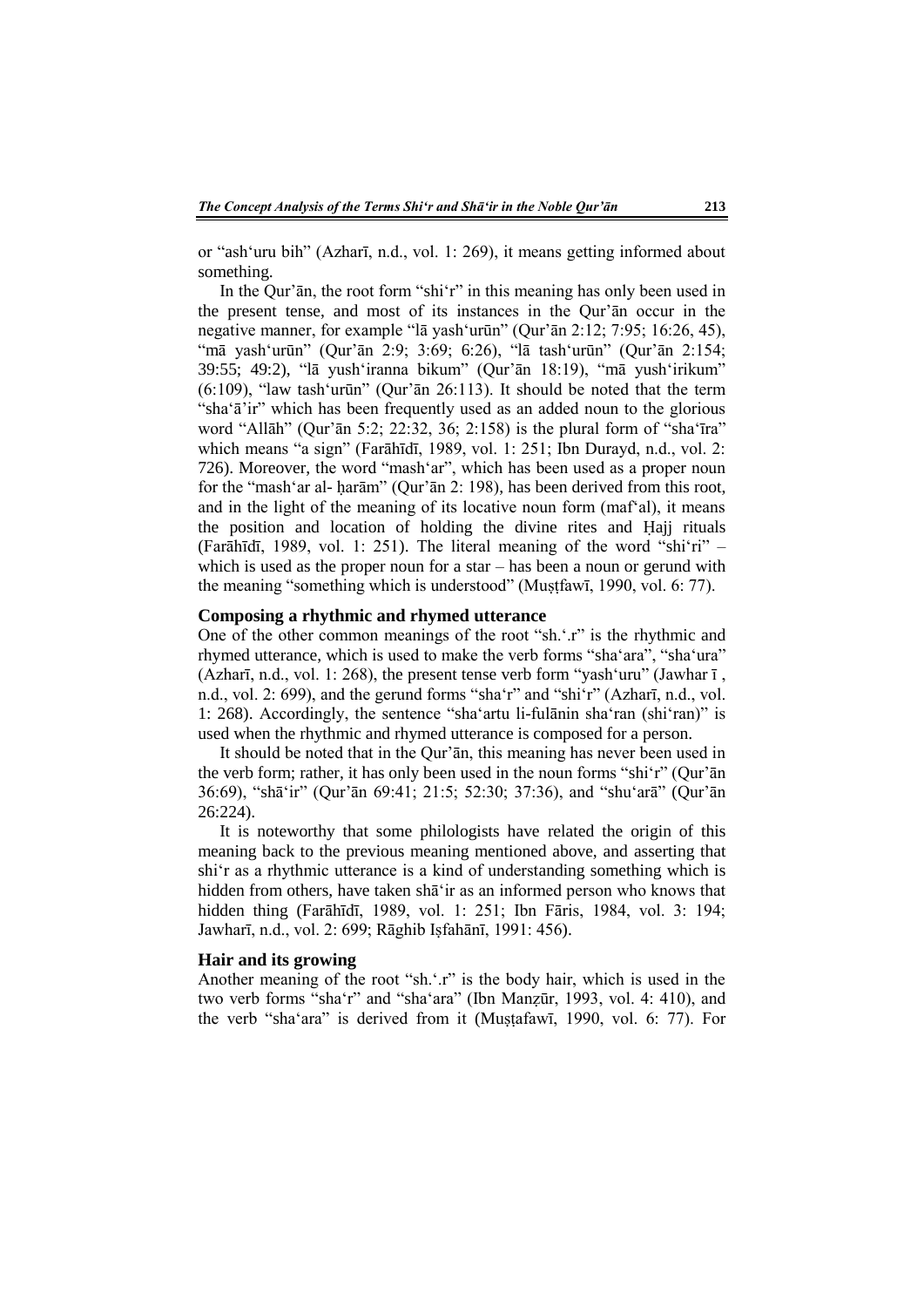example, when it is said "rajul ash'ar" or "imra'at sha'rā", it means a man or woman who has a lot of hair (Ibn Durayd, n.d., vol. 2: 727), or when it is said "rajulun ash'aru sha'rānī", it means a man who has long hair (Azharī, n.d., vol. 1: 268). Likewise, the sentence "sha'ara al-ra's wa al-jasad" means the hair of the head and body has grown a lot (Farāhīdī, 1989, vol. 1: 250), as the sentence "ash'ir al-janīn fī baṭn al-umm" is used when the hair of the embryo is grown in the mother's womb (Azharī, n.d., vol. 1: 269).

This meaning has been used in the Qur'ān only once in order to remind the blessing given to the human to use the wool, fluff, and hair of the animals (Qur'ān 16:80).

#### **Clothes lining**

One of the other important meanings of the root "sh.'.r" is the clothes lining, or in fact anything which is worn under the clothes and comes into contact with the skin (Farāhīdī, 1989, vol. 1: 250; Ibn Durayd, n.d., vol. 2: 727). Such a thing is called "shi'ār", and its plural form is "Shu'ur" (Ibn Manẓūr, 1993, vol. 4: 412).

Some philologists have related the origin of this meaning back to the previous meaning mentioned above, and have attributed its appellation to the fact that the lining or the underclothes comes into contact with the body hair (Farāhīdī, 1989, vol. 1: 250; Azharī , n.d., vol. 1: 267). On the contrary, some others have introduced this meaning as the origin of all other meanings and have related other meanings of this root to this meaning (Muṣṭafawī, 1990, vol. 6: 74). Still others have introduced two independent origins for the root "sh.'.r": something that implies confirmation and something that implies knowledge or proper noun. As a result, they have related the clothes lining and hair to the first origin and the understanding of something and composing poetry to the second origin (Ibn Fāris, 1984, vol. 3: 193). At any rate, these meanings are not used in the qur'ānic verses.

#### **Other meanings**

In addition to the foregoing meanings, there are other meanings for this root that might be related to the abovementioned meanings in some cases. For instance, "mashā'ir" which means senses (Jawharī, n.d., vol. 2: 699), "sha'īr" which means malt (Ibn Durayd, n.d., vol. 2: 726; Jawharī, n.d., vol. 2: 698), "sha'īra" which means a sword made of silver or steel (Ibn Durayd, n.d., vol. 2: 726), "shi'ār" which is used in the wartime as a watchword (ibid: 727; Jawharī, n.d., vol. 2: 699), "sha'rā'" which means a kind of fly with green eyes (Ibn Durayd, n.d., vol. 2: 727), etc.

#### **The terminological meaning of "shi'r" and "shā'ir"**

"Shi'r" has different terminological meanings in different sciences, in a way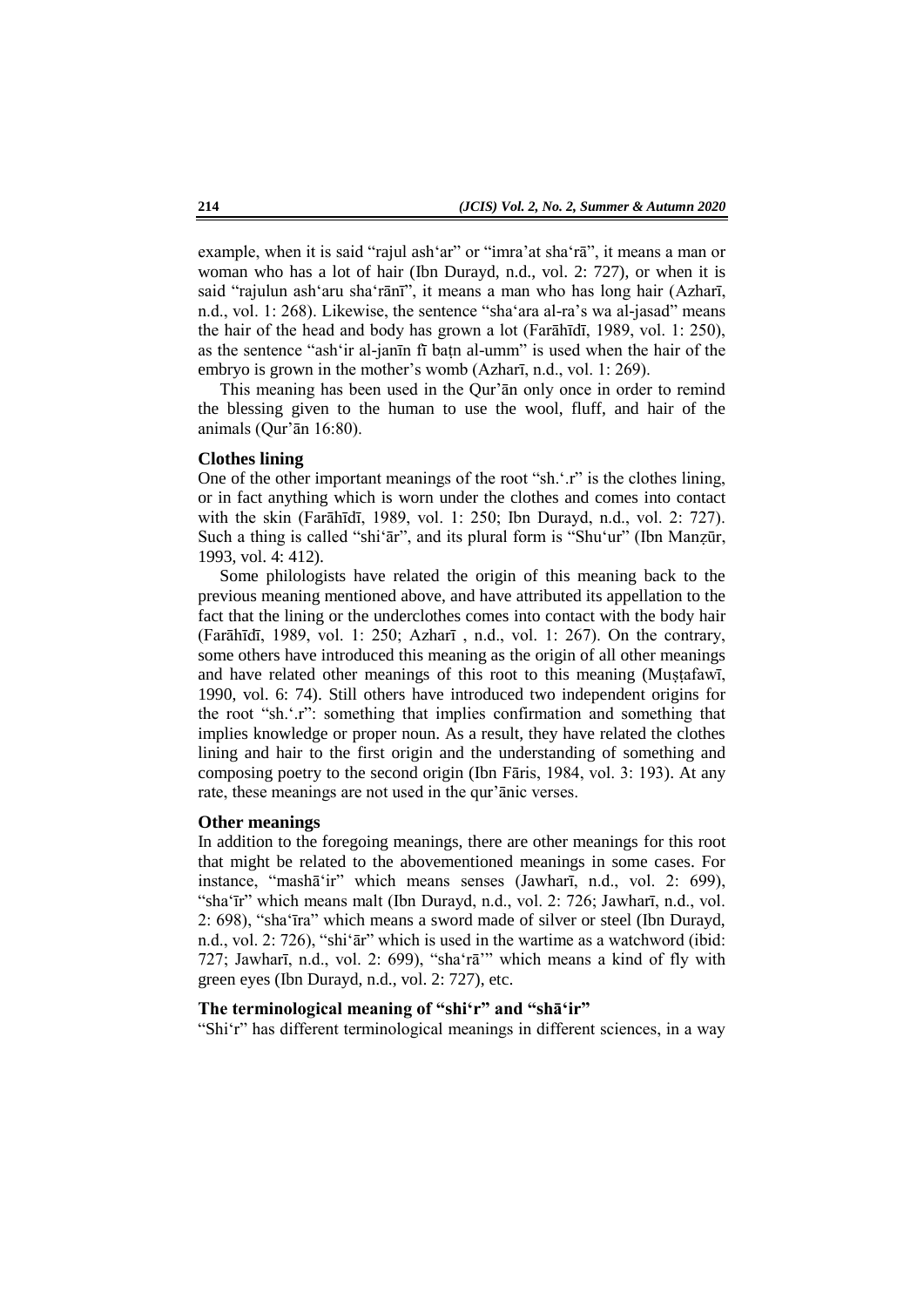that its definition for literature scholars and philosophers is essentially different. Shi'r in literary meaning is attributed to a piece of poetry and an utterance which has rhythm and rhyme ('Amīd, 1994, vol. 2: 1306). However, for the scholars of logic, shi'r is among the imagery issues and is one of the five figures of logic along with argumentation, rhetoric, dialectics, and fallacy, with imaginativeness as one of its main elements. In this meaning, issues such as rhythm and rhyme are secondary (Muzaffar, 1988: 453). Khāja Naṣīr al-Dīn Ṭūsī has defined shi'r in logic as follows:

"Shi'r is a technique by which one can create imaginations that provoke the intended feelings and mental emotions … Shi'r has been defined by the earlier scholars as "imaginative utterance", but by the later ones as "A rhythmic, rhymed utterance with symmetric elements", without being conditioned to imagination. However, it is better to consider all these issues as valid" (Khāja Naṣīr al-Dīn Ṭūsī, 1987: 77).

As a result, it has been said that the logicians in the ancient Greece considered the imaginative issues as the single constituting element of shi'r and did not deem any valid role for rhythm and rhyme (Muẓaffar, 1988: 453). Similarly, Aristotle did not consider rhythm and rhyme as necessary for the poem (Ḥillī, 1944: 301). It has been quoted from him in this regard:

"People call the composers of a rhythmic utterance a "poet" only because of the rhythm of the utterance, not the topic and nature of the poet's job; similarly, if a person articulates a matter from medicine or natural philosophy in a rhythmic manner, people will call him a poet, too, while it is correct to call him a natural philosopher" (Aristotle, 1991: 114).

This assertion of Aristotle implies that even for the ancient Greek laymen – let alone the philosophers and logicians – rhythm and rhyme were the main principles in the realization of the poetic nature, as Avicenna attributes this stance to the Greek people (Muẓaffar, 1988: 453). Likewise, Arabs, Iranians, Turks, and other nations have deemed rhythm and rhyme as the basic principles of poetry and have considered them necessary for its realization.

At any rate, in the literary terminology and for the laymen, rhythm and rhyme form the basic nature of poetry, while the content of a poem has no effect on its nature. Similarly, philologists have taken only this meaning for poetry. Nonetheless, for philosophers and logicians, shi'r is a specific term whose nature is comprised of imaginative content.

### **Shā'ir in the ancient civilizations and for the Arabs of the revelation era**

Although the language of poetry is not alien to people, it has basic differences with the ordinary and common language, because the poet needs a specific talent to compose a poem which is not possessed by every person. The wonderful effect of poetry on the human soul has set the grounds for the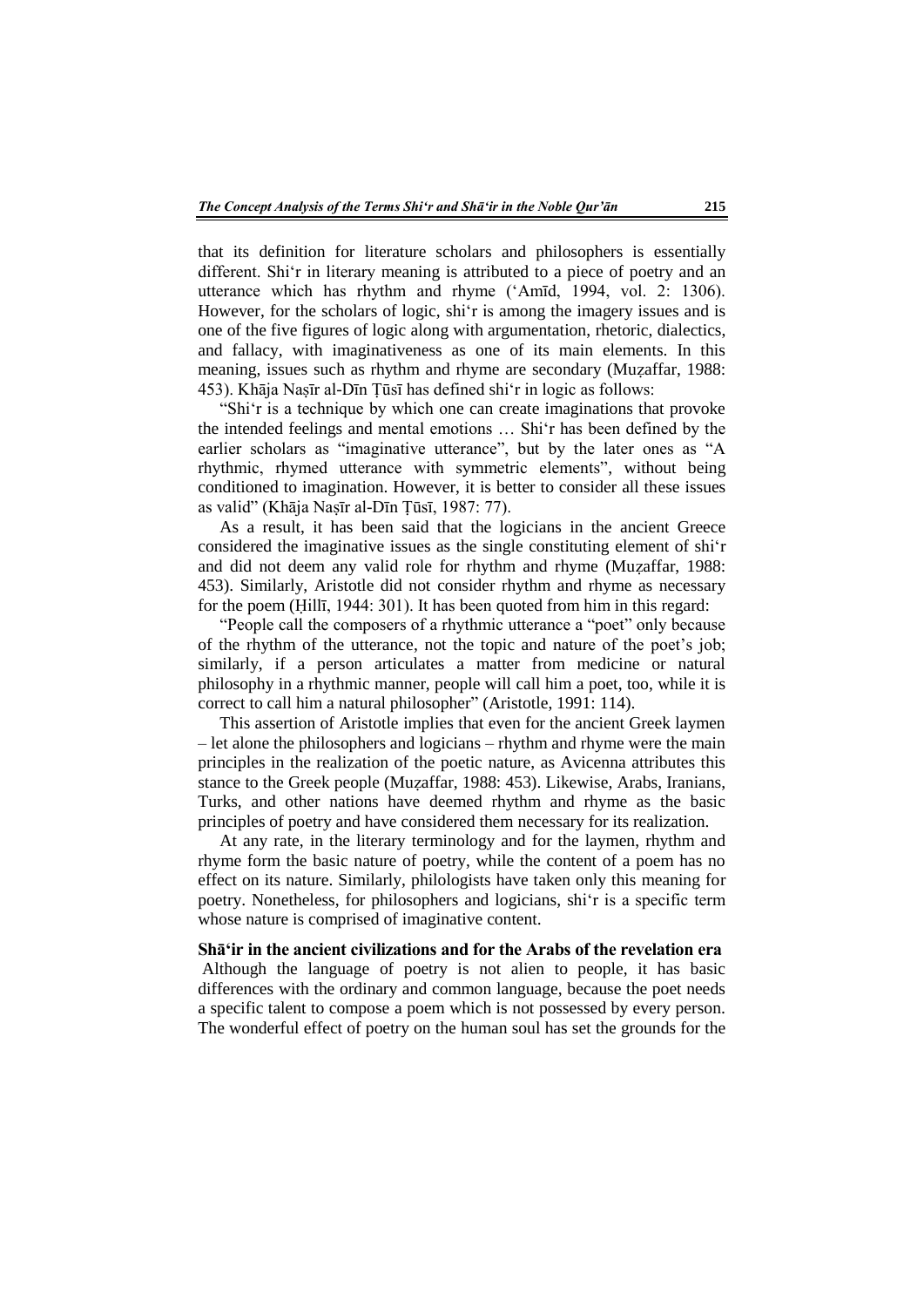formation of certain myths and beliefs about poets, in a way that many ancient people came to believe that poets' poems originated from another world and was inspired to them by some superior beings; in fact, they considered poets as the speakers of those superior beings. This thought can be found in the myths of the two great ancient civilizations, i.e. Rome and Iran, as well as other nations such as the Arabs of the Ignorance Days and the poets of Islamic era. This invisible power that inspired the poem was considered to be a certain deity, angel, or jinni who inspired that utterance to the poet and gave him the power of composition.

In the Greek and Roman beliefs and myths in which various goddesses and gods had a principal role in the humans' various affairs and there existed a specific deity for any matter and art, the artists and thinkers were deemed to be guided by some deities. As the symbol of the power of sun, moon, chanting, and art, Apollo was the god of music and art who was aided by nine other deities who were his children and each was in charge of a certain type of poetry – e.g. lyric, epic, romance, etc. These were considered to be the source of inspiration for poets and artists and were called *Muse* (q.v. Fāṭimī, 2009, vol. 1: 89-99; Guirand, 1997: 69:88).

Believing in these myths about poetry, Plato says:

"All great poets – composing either epic or lyric – do not compose poems because of their skill and art; rather, their composition of poems is due to the inspiration that penetrates their heart … poets are unconscious when they compose their beautiful poems … but when they get sober, they become unable to compose … poets say and compose in the way they are inspired by the god of poetry" (Plato, 2011: 97-98).

Although there remains nothing from the poetry of ancient Iran, this belief can be seen in the works of Muslim Iranian poets, as great poets such as Rūdakī, Nāṣir Khusru, Niẓāmī, etc. have overtly called inspiration and spiritual suggestion as "tābi'a", "jinni", or "angel of poetry" (Āqā Ḥusaynī, 2003: 85-88; Bāqirī, 1999: 40).

Likewise, the pre-Islamic Arabs believed in the role of the jinni in many affairs of the humans, to the extent that they even sometimes attributed the murders to the jinni. A famous example is the murder of 'Alqama b. Ṣafwān b. Umayya b. Muḥrab al-Kanānī, the maternal forefather of Marwān b. Ḥakam, where it is narrated that he fought with a jinni and killed it, and was killed by it (Mas'ūdī, 1988, vol. 2: 140-141). In addition, the murder of Mardās b. Abī 'Āmir al-Sulamī has been attributed to the jinni, too (ibid: 141). Mas'ūdī says: "Gharīḍ the Singer was also murdered by the jinni because he did not obey their order to compose certain poetic verses (ibid).

The Arabs of the Ignorance Days deemed a special role for the jinni in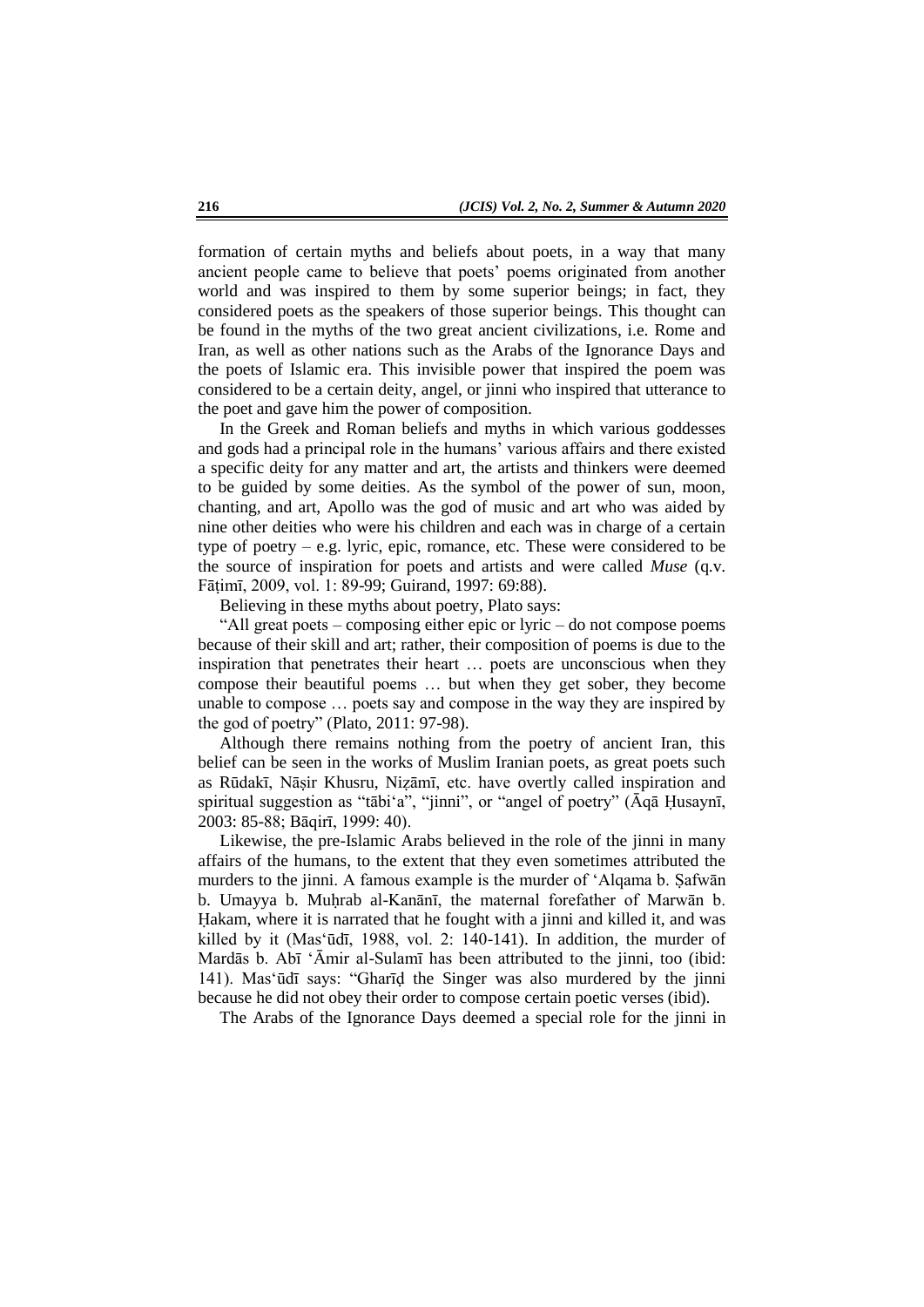the poetry, too. They believed that when a jinni found a man who was selfcentered, it descended on him, knocked him down, sat on his chest, and forced him to be his speaker in this world. This event was the ceremony of his entrance to the assembly of poets. That man was then known as a "Shā'ir" (poet) (1990: 216).

In a book by Muḥammad b. Abī al-Khaṭāb Qurashī in the second century LH called *Jamhara ash'ār al-'Arab*, there is a chapter on "The jinni speaking in the form of poem in Arabic" which today is usually called "shayātīn al-shu'arā." In this chapter, he narrates numerous tales about the jinni's speaking through the tongue of poets, asserts that every poet has had a jinni specific to himself, and mentions the name of the specific jinni of every famous poet of the Ignorance Days (whose name has been stipulated by the poet himself). For instance, in a story about the meeting between the father of "Ibn marwzī" and a jinni, he talks about "Habīd" as the companion and the inspiring jinni of "'Abīd b. al-Abraṣ al-Asadī" and "Kumayt" as the inspiring jinni of "Mudrik b. Wāghim" (Qurashī, n.d.: 47-49). Moreover, in the story on the meeting of "Maẓ'ūn b. Maẓ'ūn" with "Musḥal b. Sakrān b. Jundal" who was the companion jinni of "A'shā" – a famous Arab poet – it is narrated from this jinni that "Lāfiz b. Lāhiz" was the companion jinni of "Imra'i al-Qays", "Hādhir b. Māhir" was the jinni of "Nābigha Dhabyānī", and "Habīd" was the jinni of "'Abīd b. Abra ṣ Asadī" (Ibid: 49-50).

In another incident narrated by "Muṭraf Kanānī", "Lāfiẓ" and "Hādhir" have been introduced as the jinni of "Imra'i al-Qays" and Nābigha (Ibid: 50- 51). Moreover, some poets have sometimes mentioned the name of the jinni that inspired the poems to him. An example is A'shā who introduces "Musḥal" as the jinni who inspired him (Ibid: 63; Rāghib Iṣfahānī, 1999, vol. 2: 663). Since the poem was generally attributed to the jinni accompanying the poet, sometimes the poets glorified themselves due to the accompaniment of that jinni or its attributes (Rāghib Iṣfahānī, 1999, vol. 2: 664). Similarly, some poems imply that the Arabs considered the poet's pieces of poetry to be received from the female jinni, as they were the source of emotions and art (Abū al-Fatḥ Rāzī, 1987, vol. 1: 126).

The belief that poetry is the inspiration of the jinni to the poets was common among the poets even after the advent of Islam. For instance, it has been narrated about "Muḥammad b. Bakhtiyār Baghdādī" – a Tabi'a poet, commonly known as "Ablah" – that once he composed a poem for Ibn Dawāmī the Chamberlain. The Chamberlain asked him, "Have you composed this poem yourself?" Ablah said, "Yes." Suddenly he heard a voice from the invisible world that rejected the claim made by Ablah. The Chamberlain asked him to compose another poem. He composed another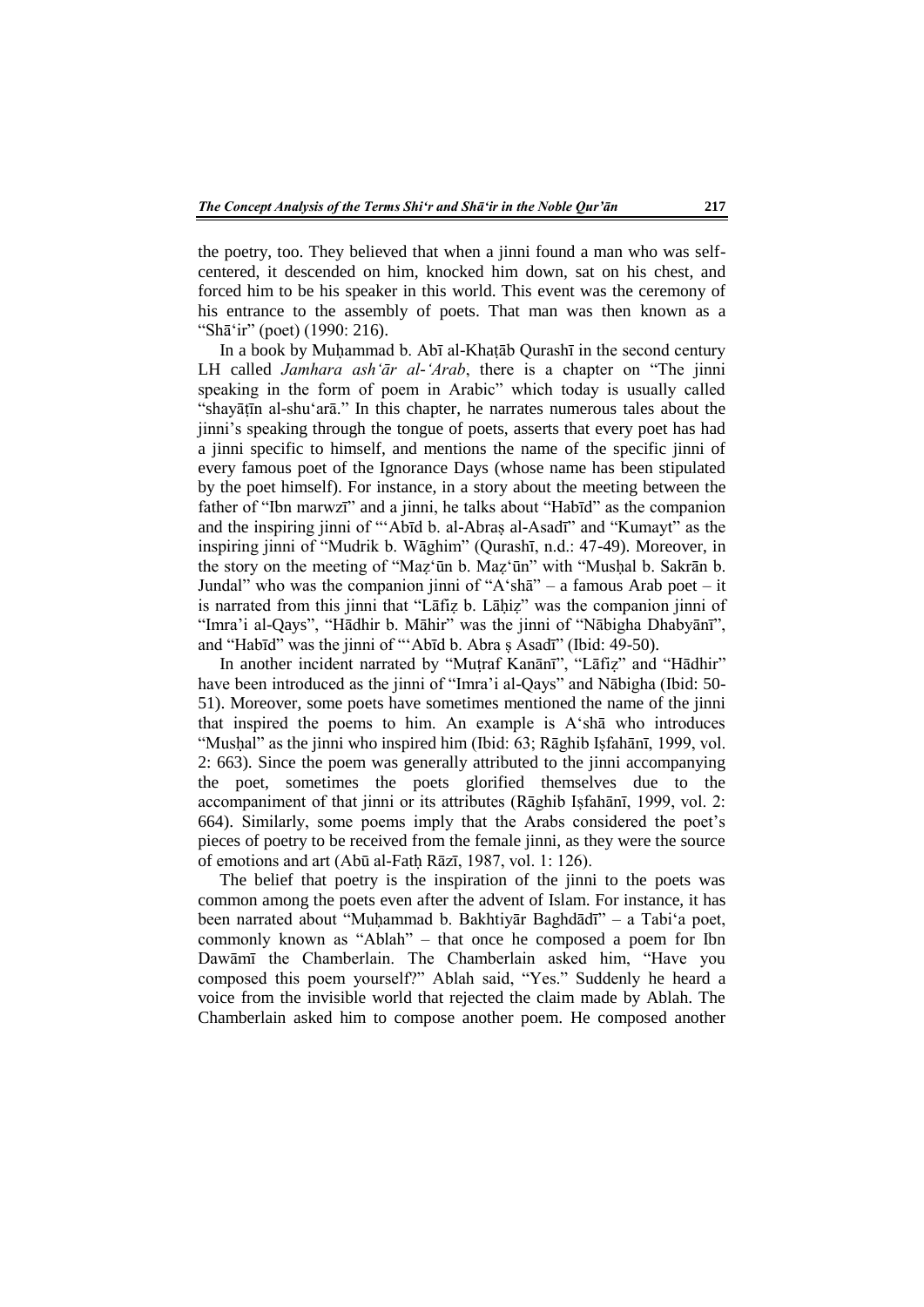poem, which was again claimed by the invisible voice. Ablah asked, "Who are you?" The voice said, "I am your devil [jinni] who teaches (inspires) you the poetry ('Akarī, n.d., vol. 4: 266). Introducing the inspirational source of poems, Farazdaq (d. 110 LH) suggests: "There are two devils [jinni] for poetry, named "Hawbar" and "Hawjal"; the poems of anyone accompanied by "Hawbar" will be good, and the poems of anyone accompanied by "Hawjal" will be bad" (Qurashī, n.d.: 63).

These show that how conventional and acceptable has been the relationship between the jinni and shi'ar in the eyes of the Arabs.

### **The examination of the use of "shi'r" and "shā'ir" in the Qur'ān**

As it was noted in the foregoing terminology section, the root "sh.'.r" has been used in the Qur'ān in the verb form only to mean "understanding and comprehending something" and in the noun form only in the two meanings "a rhythmic, rhymed utterance" and "body hair", and the other meanings of this root are not seen in the Qur'ān. The instances of the use of this root to mean "a rhythmic, rhymed utterance" are limited to the three words "shi'r" (poem), "shā'ir" (poet), and "shu'arā" (poets), and occur in six verses in the Meccan chapters. Based on the chapter revelation order<sup>1</sup>, these verses are as follows.

- 1. In the Yāsīn chapter (Qur'ān 36, which was the  $41<sup>st</sup>$  chapter revealed), the Sublime God exonerates the Prophet (s) from "shi'r" and rejects the notion that the noble Qur'ān is shi'r: "And We have not taught him (Muhammad) poetry, nor is it meet for him. This is naught else than a Reminder and a Lecture making plain" (Qur'ān 36:69).
- 2. The Shu'arā chapter (Qur'ān 26; which was the  $47<sup>th</sup>$  chapter revealed), seemingly reproaches the poets and implicitly rejects the notion that the Qur'ān is a piece of poetry: "Shall I inform you upon whom the devils descend? They descend on every sinful, false one. They listen eagerly, but most of them are liars. As for poets, the erring follow them. Hast thou not seen how they stray in every valley, And how they say that which they do not? Save those who believe and do good works, and remember Allah much, and vindicate themselves after they have been wronged. Those who do wrong will come to know by what a (great) reverse they will be overturned!" (Qur'ān 26:221-227).
- 3. The Saffat chapter (Qur'an 37, which was the  $56<sup>th</sup>$  chapter revealed) both quotes and rejects the polytheists' accusation of the Prophet (s) being a poet: "For when it was said unto them, 'There is no Allah save

**.** 

<sup>1.</sup> The chapter revelation order is based on a narration by 'Aṭā' Khurāsānī from Ibn 'Abbās (q.v. Bahjatp ū r, 2014: 329-336).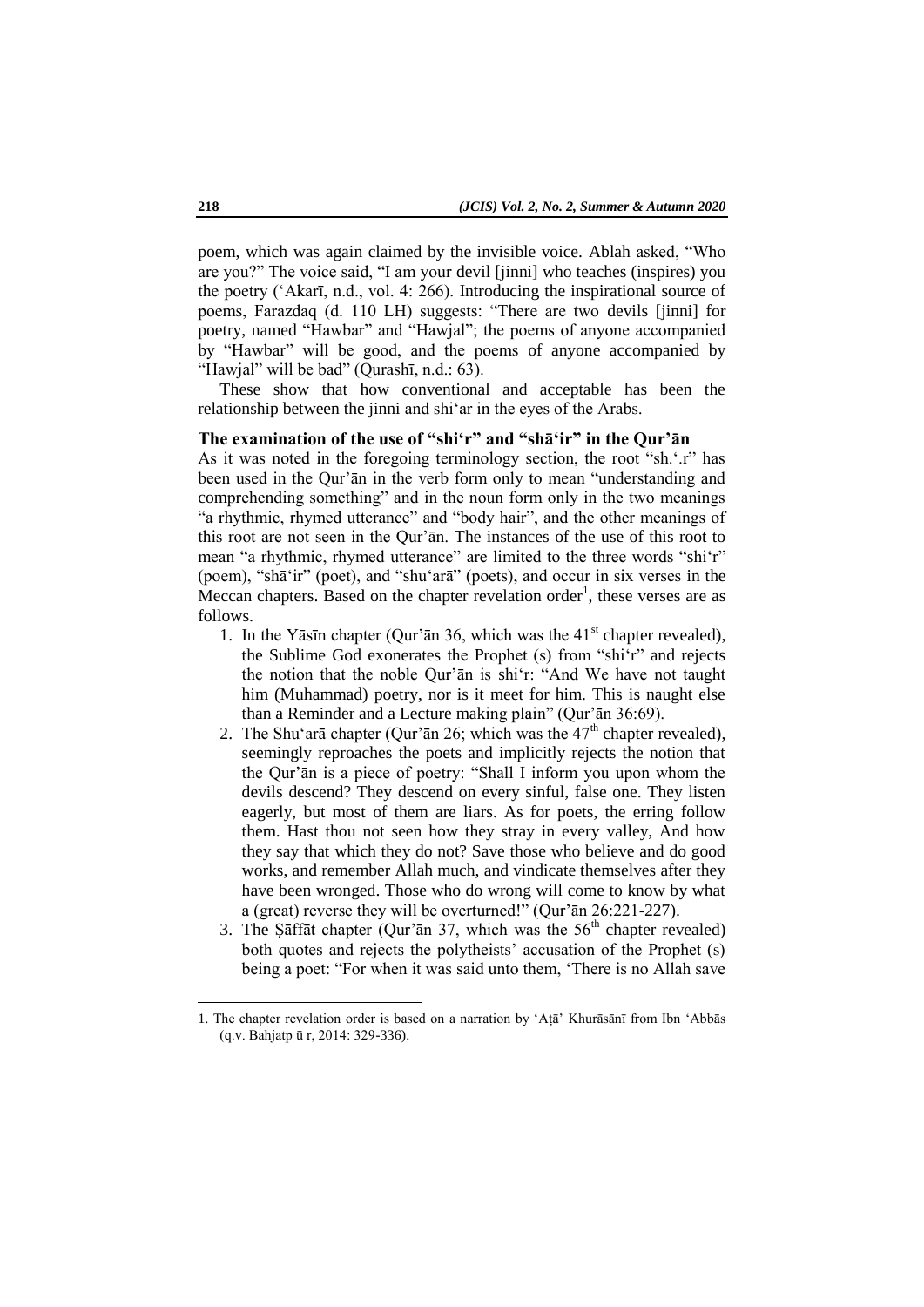Allah, they were scornful, and said: 'Shall we forsake our gods for a mad poet?' Nay, but he brought the Truth, and he confirmed those sent (before him)" (Qur'ān 37:35-37).

- 4. At the beginning of the Anbiyā' chapter (Qur'ān 21, which was the  $73<sup>rd</sup>$  chapter revealed), the same accusation of the Prophet (s) by the polytheists has been mentioned: "'Nay,' they say, '(these are) medleys of dream! - Nay, He forged it! - Nay, He is (but) a poet! Let him then bring us a Sign like the ones that were sent to (Prophets) of old!'" (Qur'ān 21:5).
- 5. In the Țūr chapter (Qur'an 52, which was the  $76<sup>th</sup>$  chapter revealed), the same accusation made by the polytheists is noted: "Therefore proclaim thou the praises (of thy Lord): for by the Grace of thy Lord, thou art no (vulgar) soothsayer, nor art thou one possessed. Or do they say: 'A Poet! we await for him some calamity (hatched) by Time!' Say thou: 'Await ye! I too will wait along with you!'" (Qur'ān 52:29-31).
- 6. In the Ḥāqqa chapter (Qur'ān 69, which was the  $77<sup>th</sup>$  chapter revealed), the accusation that the Qur'ān is the words of a poet is cleared off the Qur'ān and the Prophet (s): "So I do call to witness what ye see, and what ye see not, that this is verily the word of an honoured messenger; It is not the word of a poet: little it is ye believe! Nor is it the word of a soothsayer: little admonition it is ye receive. (This is) a Message sent down from the Lord of the Worlds" (Qur'ān 69:38-43).

**The examination and analysis of the meaning of shā'ir in the Qur'ān**  Interpreting the related verses, Muslim exegetes have provided different analyses on the polytheists' intention from accusing the Prophet (s) of being a shā'ir and the Qur'ān of being "shi'r" and the bases of this accusation, though it is possible to compromise some of these analyses, because each of them has addressed "shi'ir" only from one angle. These mono-dimensional analyses might not reject the other dimensions, but rather, they might complete each other. As a result, some exegetes have provided an analysis in one verse and another one in another verse which complete each other. Therefore, the multiplicity of analyses by one exegete in the interpretation of this verse should not be regarded as a paradox in their views. At any rate, the collection of these analyses which have addressed the various aspects of this word can be summarized in the following dimensions.

# **The first analysis: paying attention to the structural aspect of shi'r**

In their analyses of the terms "shi'r" and "shā'ir" in the utterances of the polytheists, some exegetes of the Qur'ān have paid attention to the structural aspect of poem and have analyzed the accusation of the Qur'ān as being a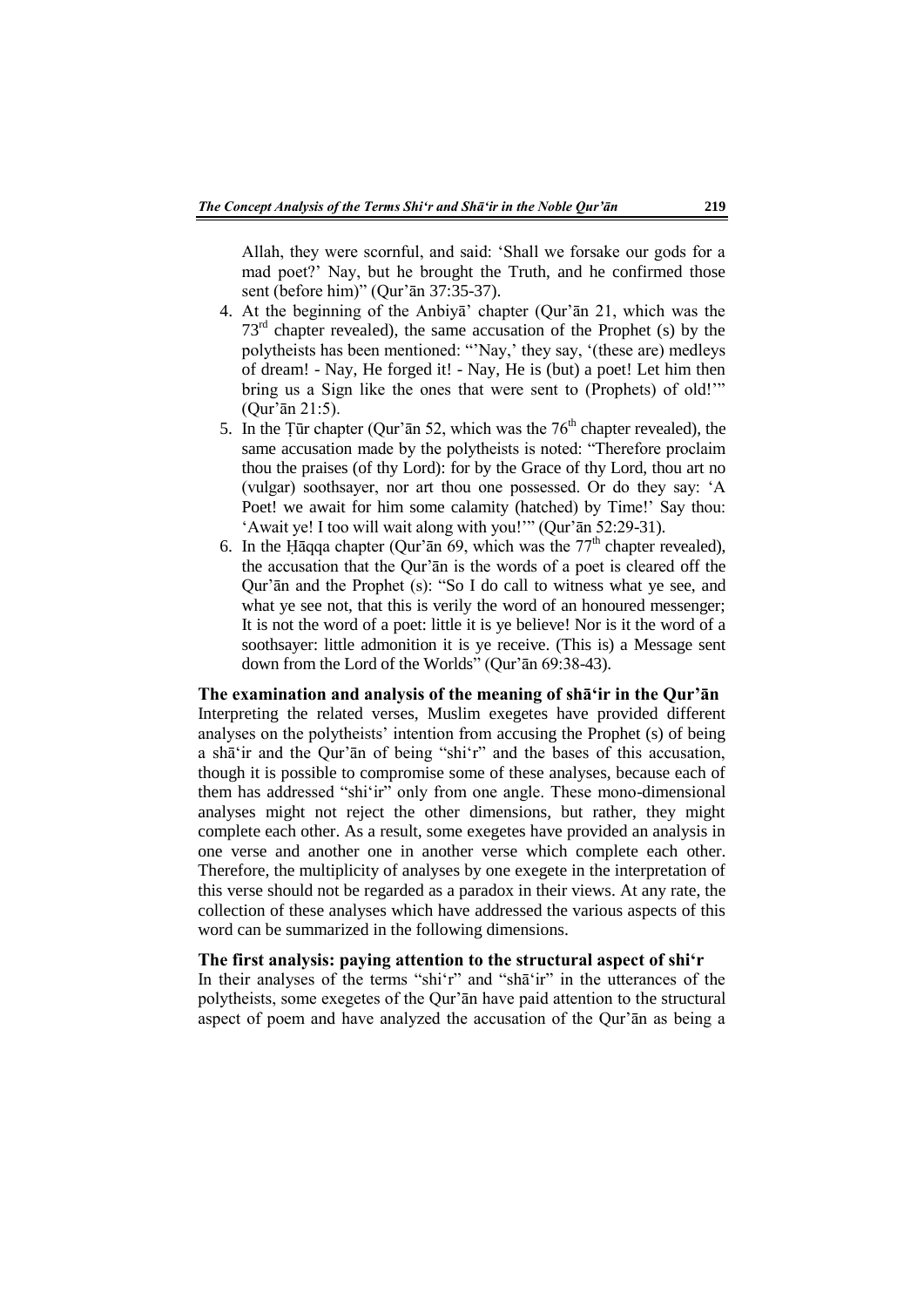piece of poetry due to its rhythm and musical structure. That is to say, the Meccan polytheists accused the Qur'ān of being a piece of poetry in order to induce that despite the clear differences between the structure of the Qur'ān and the rhythmic, rhymed poems, the Qur'ān is similar to the poetry and is something of the same nature because it has a specific rhythm.

These exegetes have interpreted the polytheists' accusation of the Prophet (s) as being a "shā'ir" based on this very viewpoint and have noted that the polytheists intended to say that the Prophet (s) is an ordinary person who claims prophethood via composition of rhythmic utterances. In this analysis, the noble verses have been revealed to reject this accusation, i.e. through the rejection of the accusation of the Qur'ān as being "shi'ir", they aim at rejecting the accusation of the Prophet (s) as being a "shā'ir."

For example, interpreting Qur'ān 21:5, Abū al-Futūḥ Rāzī puts forth this analysis and criticizes the polytheists' assertion and writes: "And what they [polytheists] said: 'Nay, He is (but) a poet!' is also misguided, because they did not even know poet [poetry], as poem is a rhythmic and rhymed utterance, while this [the Qur'ān] does not have rhythm or rhyme" (Abū al-Futūḥ Rāzī, 1987, vol. 13: 208).

Similarly, in his interpretation of the Qur'an 37:36, Muhammad Sadiqī Tehrānī implicitly introduces the order of the qur'ānic chapters as the reason for the polytheists' accusation of the Prophet (s) as being a poet (Ṣādiqī Tehrānī). Likewise, Qurṭabī – in the interpretation of the Qur'ān 69:41 – suggests that the reason for the rejection of the accusation of the Prophet (s) as being a poet is the difference that exists between the Qur'ān and any type of poetry (Qurṭabī, 1986, vol. 19: 275).

Similarly, Ibn 'Aṭiyya Andulusī has taken the accusation of the Prophet (s) as being a "shā'ir" to be the words of the ordinary polytheists and has argued that the reason for its rejection is that the notables of Arab deemed evident the differences between the principles of the Qur'ān and poetry (Ibn 'Aṭiyya Andulusī, 2001, vol.4: 74). Abū Ḥayyān Andulusī, too, has considered the accusation of the Prophet (s) as being a "shā'ir" due to the faults in the innate disposition of the accusing person, because he has not differentiated the rhythmic poems which are based on famous principles from the totally different prose of the noble Qur'ān, and while this was evident for many polytheists, they favored this accusation in order to reject the Qur'ān (Abū Ḥayyān Andulusī, 1999, vol. 9: 574).

It is clear that Ibn 'Aṭiyya and Abū Ḥayyān have expressed this interpretation based on their observation of the structural aspect of "shi'ir."

Fakhr Rāzī, too, takes into account the great difference between the qur'ānic order and the poetic order, and in his interpretation of the noble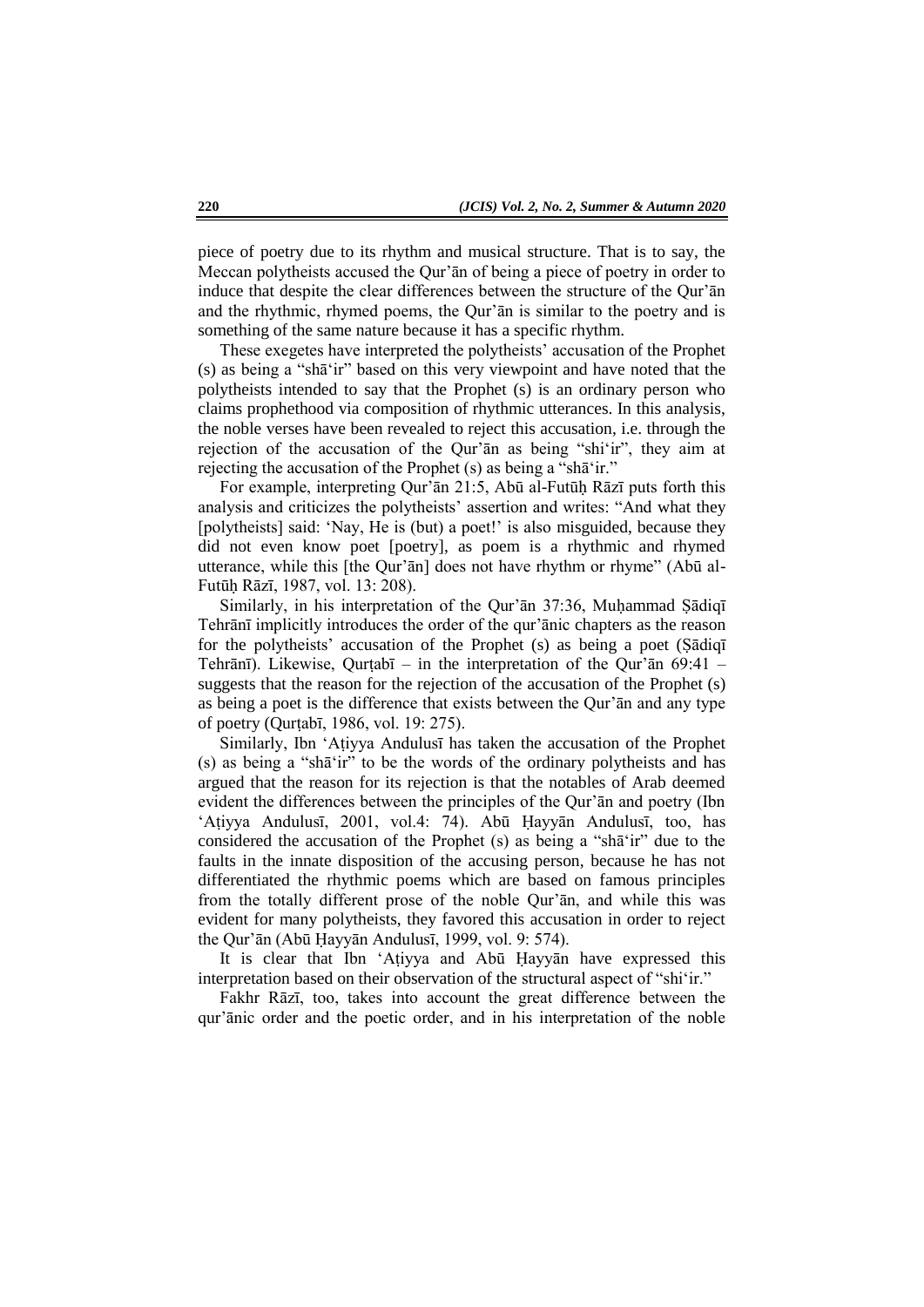verse the Qur'ān 69:41 – which says: "It is not the word of a poet: little it is ye believe!" – writes: "To reject the accusation of the Prophet (s) as being a 'shā'ir', the Sublime God has said 'little it is ye believe!' … that is to say, you do not intend to accept Islam and so, you refrain from reflection, and if you wanted to have faith, you would understand the falsity of your assertion 'he is a poet' because of the difference between this text and all other types of poetry" (Fakhr Rāzī, 1999, vol. 30: 634).

Moreover, the appearance of many commentaries (which have not proposed any specific analysis on the word "shā'ir") indicates that they have taken "shi'r" in its common meaning as "a rhythmic, rhymed utterance" and have interpreted the accusation of "shi'r" and "shat'ir" in this meaning (Ṭabrisī, 1994, vol. 7: 62; Ṭūsī, n.d., vol. 10: 109; Zamakhsharī, 1987, vol. 4: 606; Bayḍāwī, 1997, vol. 5: 242; Ibn Kathīr, 1998, vol. 5: 291; Tha'labī Nayshābūrī, 2001, vol. 6: 270).

### **The evaluation and criticism of this analysis**

Since most of the Meccan people in the noble Qur'ān revelation era were familiar with poetry and its structure very well, it would be strange to think that they had difficulty differentiating the structure and order of the noble Qur'ān and the poetry structure and deemed their structures the same. The reason is that poetry was based on certain rhythms which were different from the rhythm of the qur'ānic verses, and this would not go unnoticed by Arabs who were familiar with poetry.

On the other hand, due to the very vivid difference between the structure of the Qur'ān and the rhythms of the Arabs' poems, the polytheists could not introduce the rhythm and structure of the Qur'ān as similar to the rhythms of the Arabic poems and use it as a pretext to cast a doubt on the prophetic mission of the Prophet (s), because such a claim would be unacceptable for the people of Mecca (who had enough knowledge about poetry, its limits, and its qualities).

Therefore, such an analysis about "shi'r" and "shā'ir" cannot be suggested based on a superficial viewpoint without taking into account the culture and atmosphere of the Mecca about poetry. Rather, in order to deeply and precisely analyze this term, it would be necessary to pay attention to the atmosphere of this city and the prevalent culture of its people.

### **The second analysis: paying attention to the imaginative and unreal content of the poem**

Understanding and paying attention to the great difference between the structure and principle of "shi'r" and the structure of the Qur'ān, another group of exegetes have provided another analysis against or as an addition to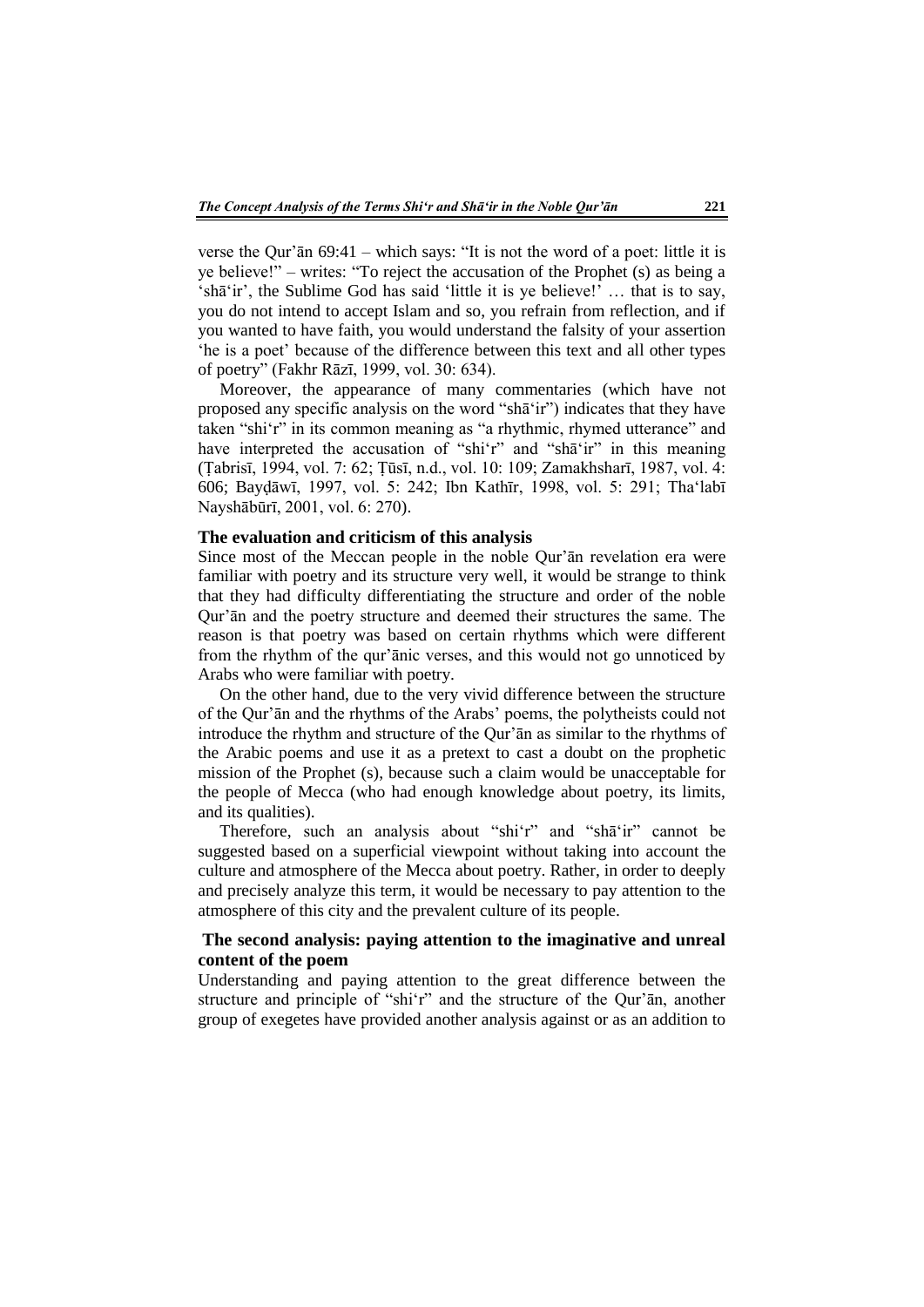the previous analysis. These exegetes have taken the imaginative and unreal content of poetry as what was intended by the polytheists, and assert that they cast this doubt because they deemed the content and knowledge within the Qur'ān as unreal. Therefore, as one of the basic characteristics of poetry is the imaginativeness and unreality of its content, the Meccan polytheists took this quality to be true about the Qur'ān, too. Then, they used it not only to reject the qur'ānic knowledge, but also to reject the possibility of the prophethood of the Prophet (s).

In his interpretation of the noble verse "Nay,' they say, '(these are) medleys of dream! - Nay, He forged it! - Nay, He is (but) a poet!" (Qur'ān 21:5) and to express the development path of these accusations, 'Allāma Ṭabāṭabā'ī says: "This verse shows the gradual increase in polytheists' accusations and rejections. That is to say, they first say that he [Prophet (s)] has had bad dreams which he has mistaken for prophethood and divine book which is easier than magic, and then they say 'He has falsely attributed it to God'. Here, [it is clear that] they have moved farther in their claims, because a bad dream indicates that the person has mistaken something for something else, but false attribution is deliberate. Moreover, when they say 'Nay, He is (but) a poet!', they take their accusation to a yet higher level, because a false attributer does so based on reflection, but a poet expresses what he has imagined and what his emotions have decorated for him with no reflection. A poet might praise a vice despite its badness or reproach a beauty despite its goodness. He might even reject the essential requirements, insist upon a wrong, confirm an untruth, or deny the truth" (Ṭabāṭabā'ī, 1996, vol. 14: 252).

This assertion of 'Allāma is in fact a detailed explication of Sayyid 'Abdullāh Shubbar's analysis of this verse (Shubbar, vol. 4: 186), although Sayyid 'Abdullāh Shubbar has considered both imaginativeness and rhythmic nature of shi'r (poetry) to be effective in the analysis of this term (ibid., 1991: 490). Similarly, Fayḍ Kāshānī talks about the two elements of rhythm and imaginativeness in the analysis of "shi'r" and "shā'ir" (Fayḍ Kāshānī, 1994, vol. 5: 81). Sharīf Lāhījī has interpreted the term "shā'ir" as unreal imaginations (Sharīf Lāhījī, 1995, vol. 3: 596) and *Tafsīr nimūna* has taken it as poetic imaginations (Makārim Shīrāzī, 1996, vol. 13: 357). Ālūsī, a Sunnī exegetes, has interpreted shi'r as the unreal, imaginary meanings (Ālūsī, 1994, vol. 9: 10).

Some other exegetes have made a similar analysis, have expanded the meaning of shā'ir, and have written in this regard: "This is not the utterance of a poet, because it is not similar to the compositions of poets, not in rhythm, not in eloquence, and not in rhetoric, because its eloquence and its high literary quality is different from the eloquence and literary potency of poets so greatly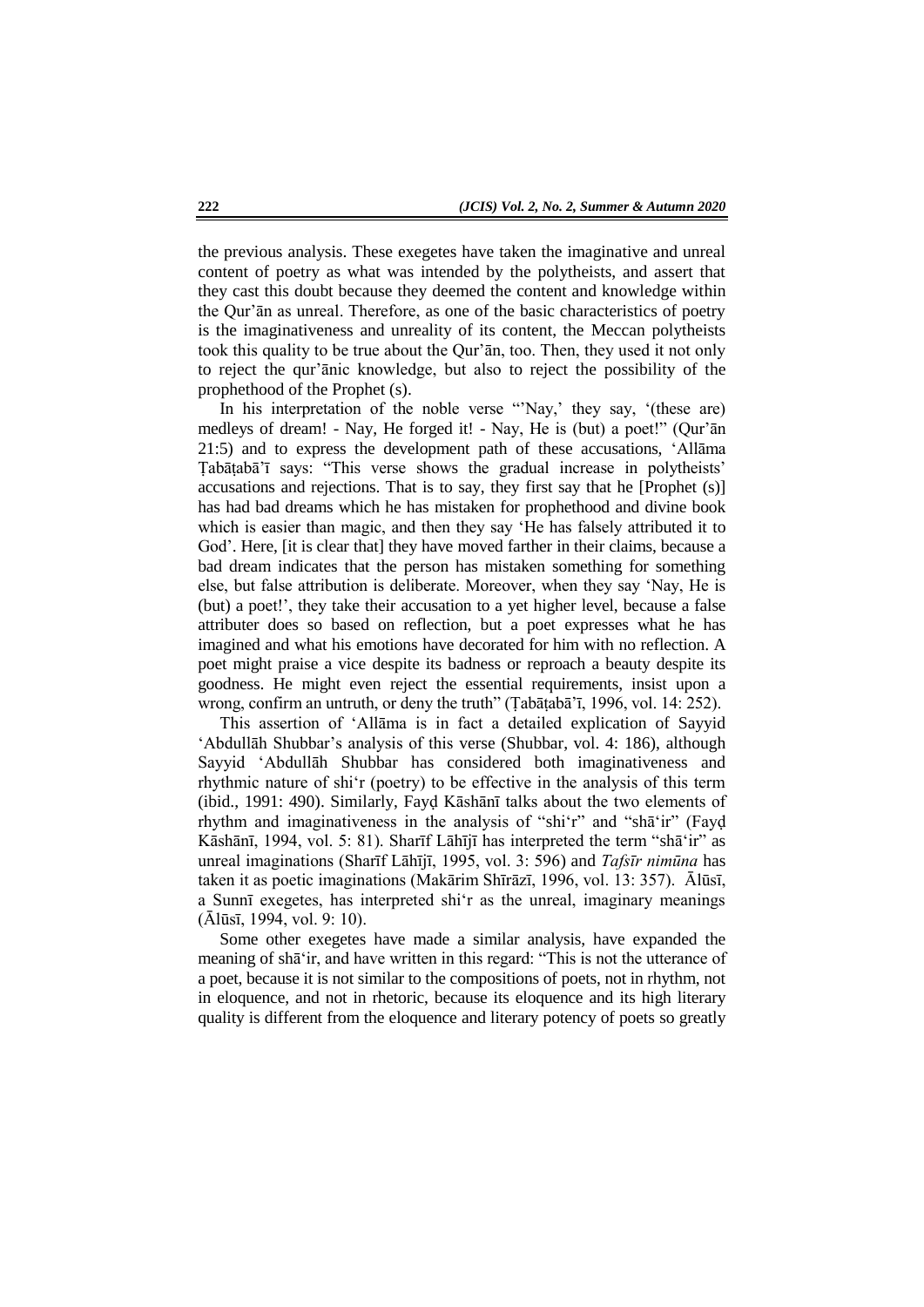that [we might say] no one knows [that level of eloquence] but God … and [they are not similar] in meaning, because the poet just pays attention to the appearance and overrides the meaning … and the biggest difference between the divine prophets and poets is that the latter rely on their feelings, while the divine prophetic mission is based on the vast knowledge of God … therefore, we might say that the term 'shā'ir' is not exclusive to one who orders verses and odes, though such a person is one of its manifest instances; rather, this word involves anyone who follows the human culture – either thoughts or feelings – such as philosophers, but not those who follow the divine knowledge" (Mudarrisī, 1998, vol. 16: 315-316).

### **The evaluation and criticism of this analysis**

This analysis – which relies on the common meaning of shi'r and shā'ir in logic, regards only the content of poetry, and takes the imaginativeness of the poetic content as the common point between the noble Qur'ān and the poetic works in the eyes of the polytheists – is not acceptable, because although there exist two logical and literary terms for "shi'r", the common meaning of "shi'r" in logic (in which, as mentioned in the section on literal meaning, the imaginative content constitutes the nature of poem, while rhythm and rhyme are secondary and have no role in the nature of poem) is only common among philosophers and logicians, not among the ordinary people in general and the Meccan people of the revelation era in particular (Muẓaffar, 1988: 453; Aristotle, 1991: 114). As a result, none of the authors of terminological glossaries have referred to the existence of such a term among the Arabs, and all of them have introduced a rhythmic and rhymed utterance as "shi'r" without taking into account the content aspect.

In other words, if the intention in this analysis is to suggest that the in the issuance of their accusation, polytheists did not take into account the structure and order of the Qur'ān and called the Qur'ān "shi'r" and Prophet (s) a "shā'ir" only based on the qur'ānic content, we might say that the analysis is not acceptable because it is only conceivable based on the logical meaning of this term (which has not been proved to be common during the revelation era). Likewise, if the intention is to assert that the polytheists issued this accusation with regard to both the structure and the content of the Qur'ān (i.e. they also believed that both the structure of the noble Qur'ān and its content were similar to the structure and content of the poetry), again the analysis is be based on the logical meaning of shi'r which considers a role for content in "shi'r". The reason is that in literary meaning, content has no role in the nature of "shī'r"; rather, any rhythmic, rhymed utterance is called "shi'r", even if it has non-imaginative content such as argumentation, dialectics, etc.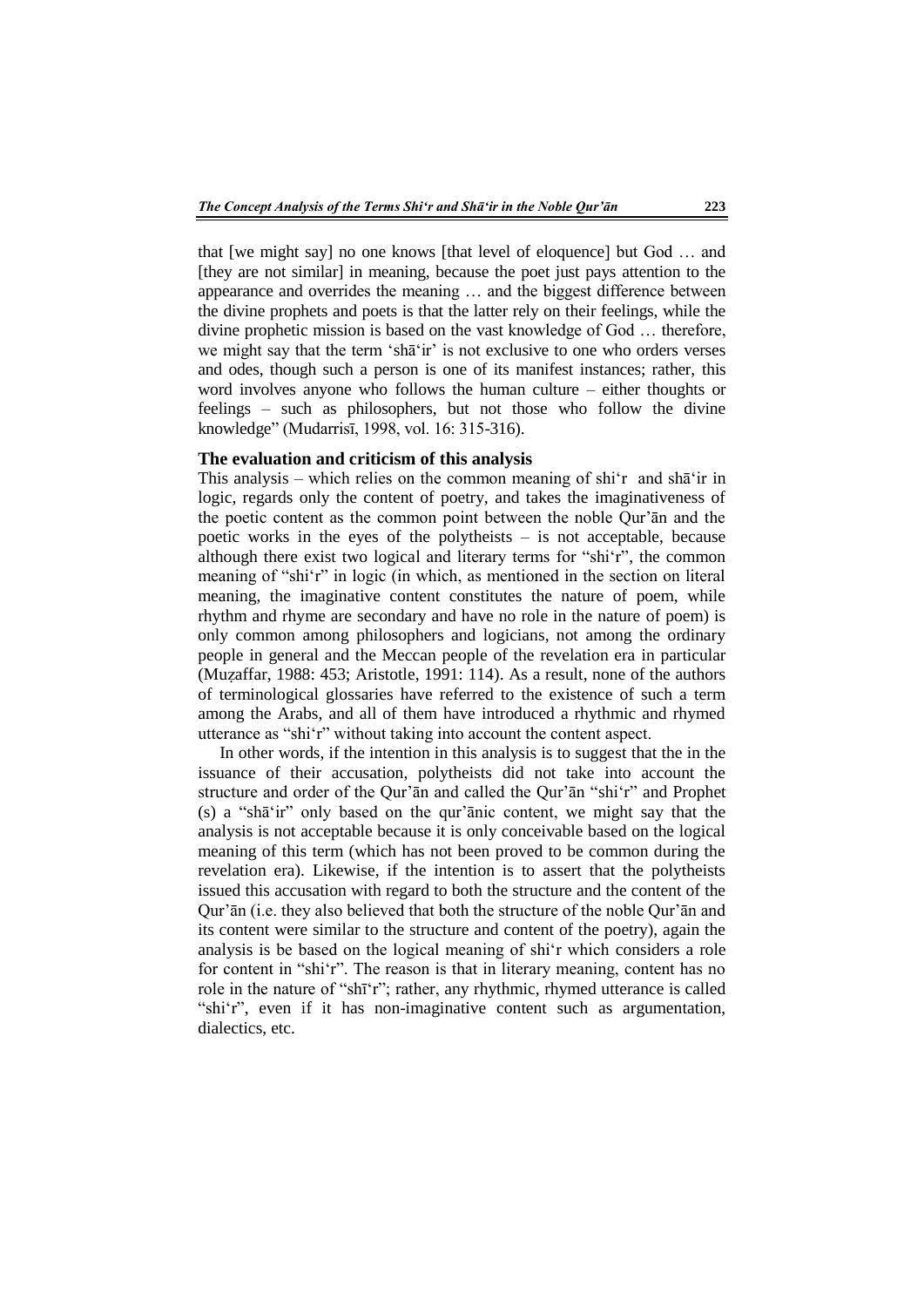# **The third analysis: paying attention to the effectiveness of poetry on people**

In their analysis of this term, another group of exegetes have taken into account the role of utterance order in the word "shi'r" along with its effectiveness on people. That is to say, when the polytheists heard the qur'ānic text (an orderly utterance with a great deal of effect on people), they called it "shi'r" and called Prophet (s) a "shā'ir" so as to induce that the Qur' $\bar{a}$ n – which they deemed was the words of the Prophet (s) – is the same as the words of the poets which influences the hearts in order to reject the prophetic mission of Prophet (s). Makārim Shīrāzī (Makārim Shīrāzī, 1996, vol. 19: 46), Sayyid Muḥammad Taqī Mudarrisī (Mudarrisī, 1998, vol. 7: 277), and Muḥammad Ṣādiqī Tihrānī (Ṣādiqī Tihrānī, 1987, vol. 19: 244; id., 1998: 322) have referred to this analysis in their commentaries.

## **The examination and criticism of this analysis**

What has been expressed in this analysis is not an independent analysis of the word "shi'r", because this analysis does not certainly intend to attribute the nature of poetry to any utterance effective on the heart and leave out any role for structure in the nature of poetry, because such an issue has been established neither in literal meaning nor in the terminological one. Rather, as the scrutiny of the words of the providers of this analysis shows, the intention is to say that the Qur' $\bar{a}n$  – due to its special order and structure which has been imagined as similar to the order of poetry – is effective on people, just like the words of poets. In other words, from the viewpoint of this analysis, the poetry-like order of the noble Qur'ān which had a great influence on the people's heart caused the polytheists to call the noble Qur'ān "shi'r". That is to say, in this analysis, the two elements of the structure of the noble Qur'ān and its effectiveness on the hearts together have been introduced as the bases of this accusation. This way, the criticisms against the first analysis (i.e. the essential difference between the order of the Qur'ān and the order of the poets' poems even in the eyes of the polytheists) is true for this analysis, too.

# **The fourth analysis: paying attention to the inspiration of the poet by the jinni**

As mentioned in the introduction of the culture of the Ignorance Days and the Arabs of the revelation era, the Arabs living during the Ignorance Days believed that the composition of poetry is out of the power of the ordinary humans, and it is the jinni that have such ability and inspire poems to the poets. Since this was the common belief of the Meccan people in the Qur'ān revelation era, some exegetes have come to recognize and understand this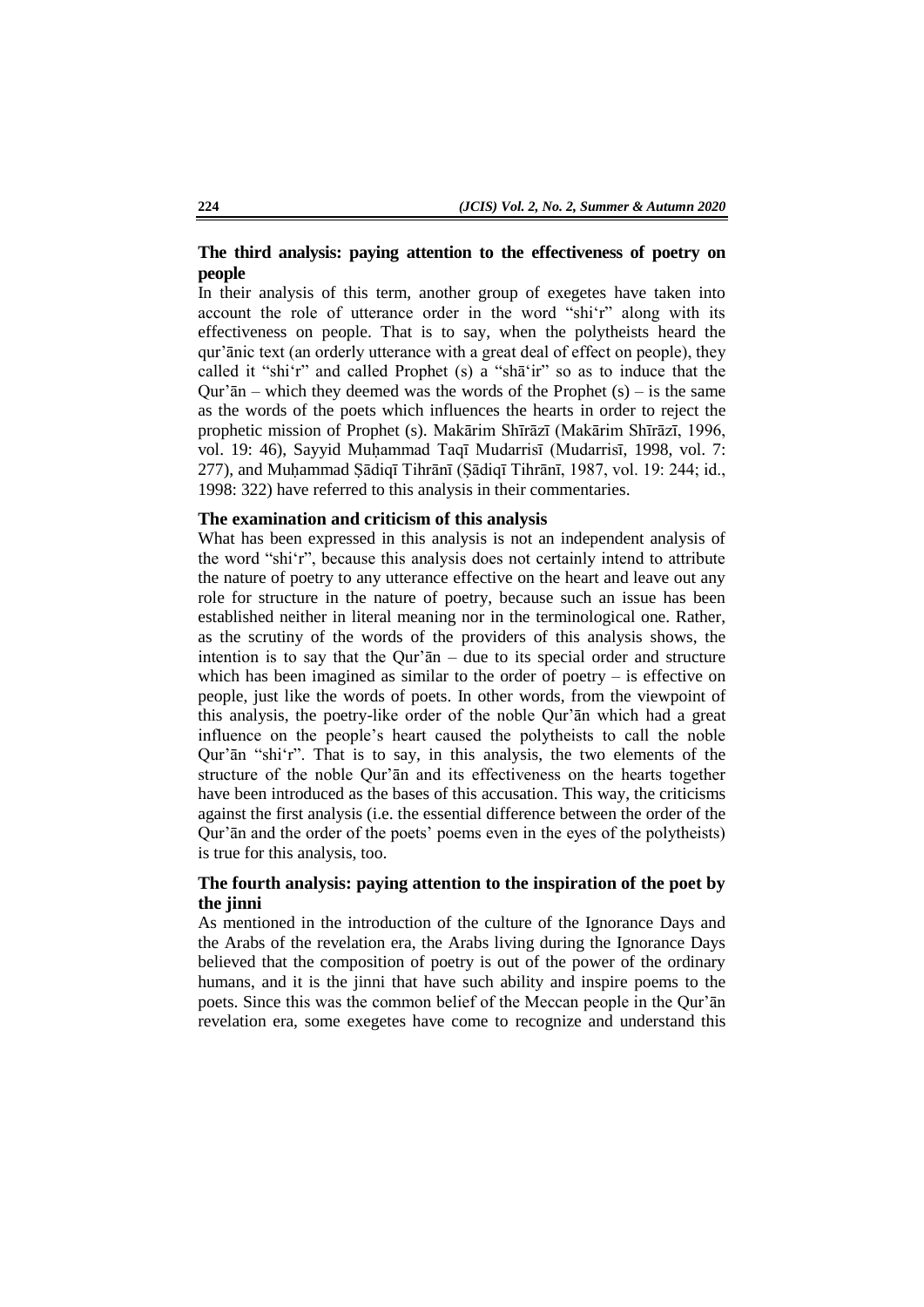belief of the polytheists and have considered this aspect of the foregoing accusation in their analyses of the words "shi'r" and "shā'ir".

Sayyid 'Abd al-Ḥujjat Balāghī has noted this point and has written in the interpretation of the Qur'ān 21:5: "Some said: 'He – that is, Muḥammad – is a poet and like any poet who has a specific jinni who inspires to him, Muhammad has also have a specific jinni who inspires the Qur'an to him'" (Balāghi, 2008, vol. 4: 187).

In his interpretation of the Qur'ān 69:41-42, Sayyid Quṭb takes the roots of the accusation of being a "shā'ir" and "Kihānat" (fortune telling) the same and writes: "One of the accusations made by the polytheists against the Qur'ān and the Prophet of Allāh (s) is their assertion that 'he is a poet' or 'he is a fortune teller.' In this accusation, the polytheists were affected by a superficial shubha (doubt) which originated from the point that this utterance (i.e. the noble Qur'ān) is naturally superior to the human words, as well their belief that the poet had a jinni who gave him those superior utterances, just like the fortune teller who was deemed as being connected to a jinni. Therefore, the jinni are the ones that help them with the metaphysical knowledge! This doubt is rejected with a little reflection in the nature of the Qur'ān, the prophetic mission, the nature of poetry, and the nature of fortune telling" (Sayyid Quṭb, 1991, vol. 6: 3686).

### **The evaluation of this analysis**

**T**he fourth interpretive analysis which expresses that the polytheists took the source of the inspiration of the "shi'r" on "shā'ir" the same as the source of the inspiration of the Qur'an to the Prophet  $(s)$  – or at least tried to cast this doubt among people – is closer to reality. The reason is that although the reality of this belief of the polytheists about the source of the inspiration of "shi'r" on "shā'ir" or at least its generality is questionable, the injection of such a stance in the hearts of the polytheists and the Meccan people could open the way for this doubt to move into their minds in order to cast doubts on the prophetic mission of the Prophet (s) among people.

It should be noted that in this analysis, the structural aspect of the Qur'ān is not ignored; rather, since the quality of the order of the Qur'ān was out of the human ability and "shi'r" for the Arabs was considered something as out of the reach of ordinary people, the source of the inspiration of the Qur'ān to the Prophet (s) and the inspiration of "shi'r" to the poets were attributed to a world beyond that of the humans, although the polytheists tried to cast the doubt that these two had the same source and both originated from the world of the jinni.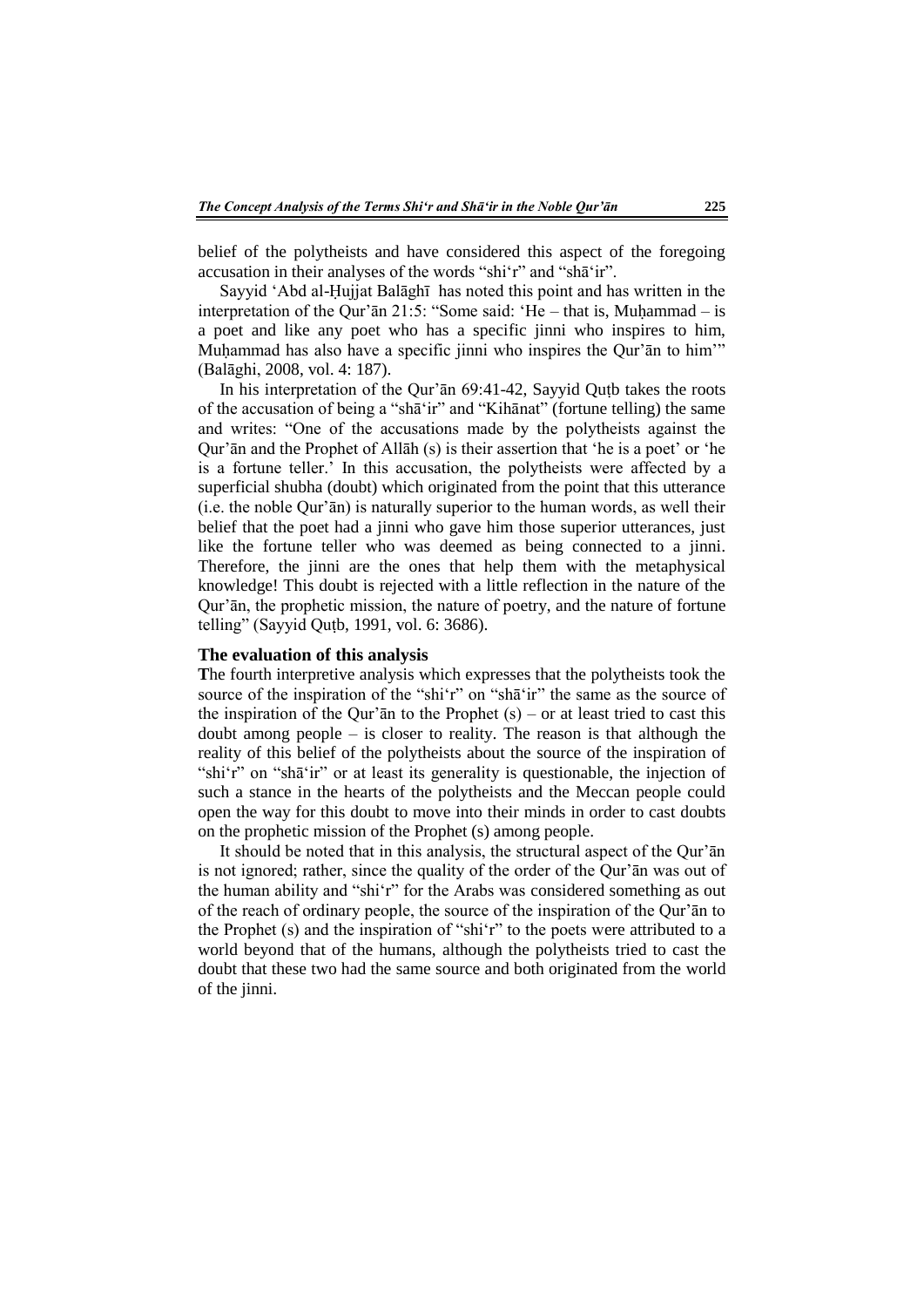#### **The Sublime God's defense of the Qur'ān and the Prophet (s)**

Although there is no word in the Qur'ān on the confirmation or rejection of the inspiration of poetry by the devils onto the humans, the huge capability of the jinni to undertake extraordinary deeds have been implicitly suggested (Qur'ān 27:39) and the inspiration of the devils to the humans has also been mentioned (Qur'ān 6:121). Relying on the Qur'ān, we might deem imaginable the possibility of the inspiration of some poets by the jinni. However, when it comes to affirmation, the devils inspirations are viewed by the Qur'ān to be mostly lies: "Shall I inform you upon whom the devils descend? They descend on every sinful, false one. They listen eagerly, but most of them are liars" (Qur'ān 26:223-221).

However, to oppose these common beliefs in Mecca and in order to discard the polytheists' accusation of the Prophet (s) as being a "shā'ir" and the other accusations on the role of the jinni in the revelation of the Qur'ān, God repeatedly rejects the accusation of the Prophet (s) as being a "shat" in". On the one hand, in many Meccan verses of the Qur'ān, He states that the Qur'ān has been revealed by Him in order to cast out the suspicion that the Qur'ān is made by the jinni. An example is the verse "The revelation of the Scripture is from Allah, the Mighty, the Wise" (Qur'ān 45:2; 46:2). On the other hand, in order to reject the suspicion about the mediation of the devils in the delivery of the Qur'ān from the Highest Plenum and to emphasize the protection of the Qur'ān against any modification by the jinni, God suggests the attribution of the Qur'ān to Him as tied to the consideration of the deliverers of the Qur'ān as trustworthy and pure: "And lo! It is a revelation of the Lord of the Worlds, Which the True Spirit hath brought down" (Qur'ān 26:192-193) and "Which none toucheth save the purified, a revelation from the Lord of the Worlds" (Qur'ān 56:79-80). In this regard, He sometimes states the mediation of the trustworthy and noble Gabriel in order to reject the mediation of the devils in the revelation of the Qur'ān onto the Prophet (s): "That it is indeed the speech of an illustrious messenger. It is not poet's speech - little is it that ye believe!" (Qur'ān 69:40- 41) and "That this is in truth the word of an honoured messenger, Mighty, established in the presence of the Lord of the Throne, (One) to be obeyed, and trustworthy; And your comrade is not mad. Surely he beheld Him on the clear horizon. And he is not avid of the Unseen. Nor is this the utterance of a devil worthy to be stoned" (Qur'ān 81:19-25). God then moves further and states that it is impossible for the jinni and the devils to listen to and attain the divine messages (including the Qur'ān): "The devils did not bring it down. It is not meet for them, nor is it in their power, Lo! verily they are banished from the hearing" (Qur'ān 26:210-212) and "And We have guarded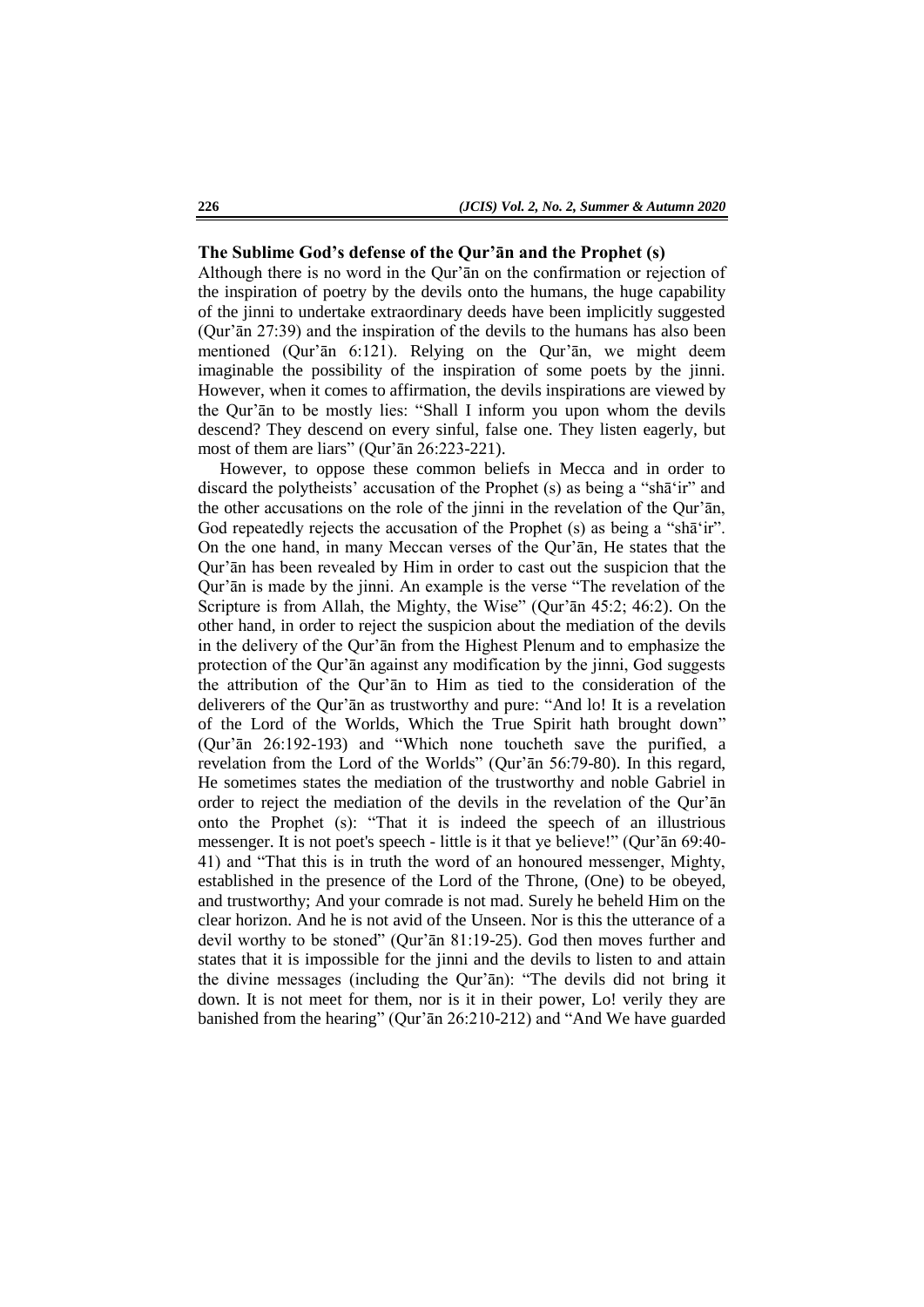it from every outcast devil, Save him who stealeth the hearing, and them doth a clear flame pursue" (Qur'ān 15:17-18). This way, He guarantees the protection of the Qur'ān from being robbed by the devils: "Lo! We, even We, reveal the Reminder, and lo! We verily are its Guardian" (Qur'an 15:9).

### **Conclusion**

- 1. "Shi'r" has two different terminological meanings for the logicians and the literature scholars. That is to say, the basic principle of "shi'r" for the logicians is the imaginativeness of the utterance content, even if it is articulated without rhythm and rhyme, while for the literature scholars, the rhythm and rhyme comprise the basic principles and conditions of "shi'r", in a way that they do not consider any role for content in the nature of poetry.
- 2. Since the logical meaning for "shi'r" has been common among the philosophers and logicians rather than the ordinary people and the Arabs of the revelation era – as the philologists have made no reference to the logical use of this term among the people of the revelation era – it is not correct to take the words "shi'r" and "shā'ir" in the noble Qur'ān in the logical meaning of this term.
- 3. The Arabs of the revelation era considered the poets' ability to compose poems as deriving from the inspirations of the jinni; that is, every poet was known as so due to the accompaniment of a specific jinni with him and the reception of poems from it, because they deemed poetry as something out of the human capability and attributed such things to the jinni.
- 4. The exegetes of the Qur'ān have provided various analyses with regard to the roots of the accusation of the Qur'ān as being "shi'r" and the Prophet (s) as being a "shā'ir" and have looked at this accusation from various directions, including the consideration of the structural aspect of poetry, the imaginative content of the poetry, and the effectiveness of poetry. However, the comprehensive analysis which delineates the origin of the accusation is the belief in the inspiration of the poet by the jinni. That is to say, the opponents of the Prophet (s) in the revelation era claimed that the Prophet (s) received the Qur'ān from the jinni as the poets received their poems from the jinni.
- 5. In order to defy the accusation of the Qur'ān as being "shi'r" and the Prophet (s) as being a "shā'ir", God on the one hand introduces the Qur'ān as being revealed by Himself and the deliverers of the revelation as trustworthy and pure, and on the other hand rejects the competency of the devils and the jinni to mediate the revelation of the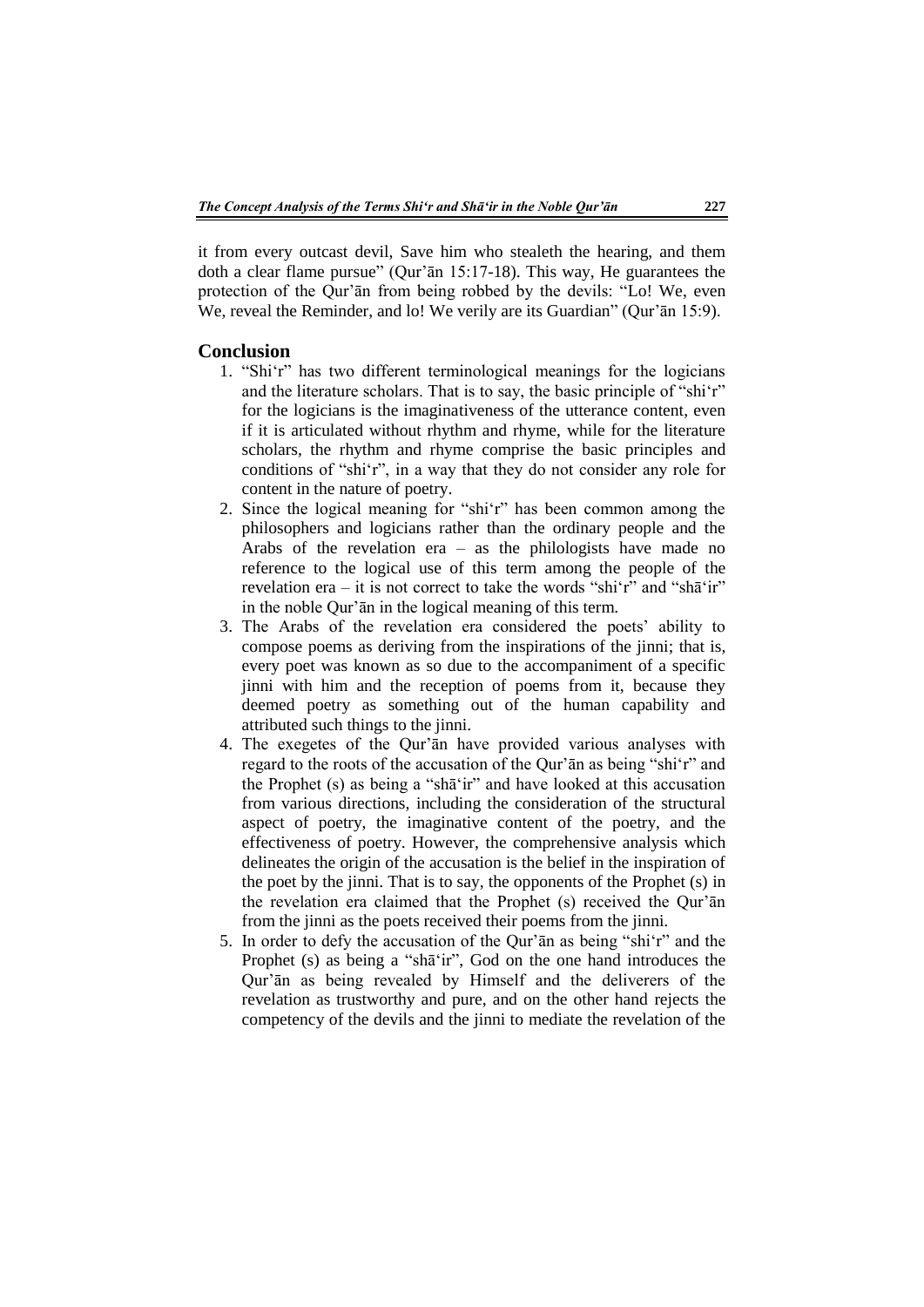Qur'ān. Casting off the devils' and jinni's possibility of attaining the divine knowledge, God guarantees the protection of the Qur'ān against their access.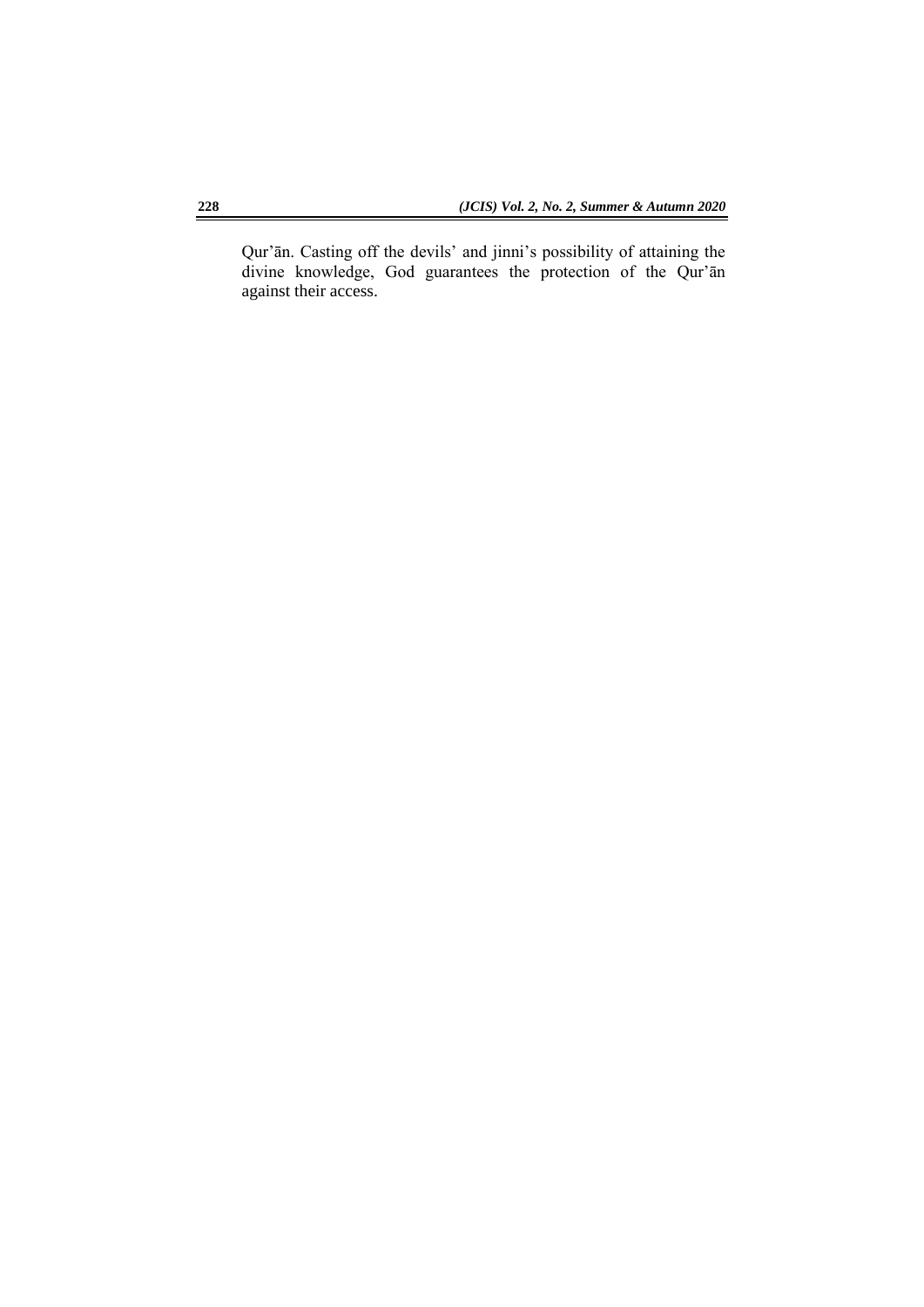#### **References**

The noble Qur'ān

Abū al-Futūḥ Rāzī, Ḥ. (1987), *Rawḍ al-Jinān*. Mashhad, Āstān Quds Raḍawī.

Abū Ḥayyān Andulusī, M. (1999). *Al-Baḥr al-muḥīṭ*. Beirut, Dār al-Fikr.

Abū Manẓūr, M. (1993), *Lisān al-'Arab*. Beirut, Dār Ṣādir.

- 'Akarī, A. (n.d.), *Shadharāt al-dhahab*. Beirut, Dār al-Iḥyā' al-Turāth al- 'Arabī.
- Ālūsī, M. (1994), *Rūḥ al-ma'ānī*. Beirut, Dār al-Kutub al-'Ilmiyya.
- 'Amīd, Ḥ. (1994), *'Amīd Persian Dictionary*. Tehran, Amīr Kabīr.
- Āqā Ḥusaynī, Ḥ. (2003), "The angel of poetry". *Journal of the Faculty of Literature and Humanities*, no. 185, 73-94.
- Aristotle (1991), *Aristotle and poetics*. Translated by 'Abd al-Ḥusayn Zarrīnkūb, Tehran, Amīr Kabīr.
- Azharī, M. (n.d.), *Tahdhī b al-lugha*. Beirut, Dār al-Iḥyā' al-Turāth al- 'Arabī.
- Bahjatpūr, A. (2014), *Tafsīr tanzīlī*. Tehran, Islamic Research Institute for Culture and Thought.
- Balāghī, A. (2008), *Ḥujjat al-tafāsīr wa bilāgh al-iksīr*. Qom, Ḥikmat.
- Bāqirī, M. (1999), "The companion of Mānī". *Journal of the Faculty of Literature and Humanities of the University of Tabriz*, no. 166, 25-48.
- Bayḍāwī, A. (1997), *Anwār al-tanzīl wa asrār al-ta'wīl*. Beirut, Dār al-Iḥyā' al-Turāth al-'Arabī.
- Fakhr Rāzī, A. (1999), *Mafātīḥ al-ghayb*. Beirut, Dār al-Iḥyā' al-Turāth al- 'Arabī.
- Farāhīdī, Kh. (1989), *Kitāb al-'ayn*. Qom, Hijrat Publications.
- Fāṭimī, S. (2009), *The philosophical principles of the Greek and Roman mythology*. Tehran, University of Tehran.
- Fayḍ Kāshānī, M. (1994), *Tafsīr al-ṣāfī*. Tehran, Ṣadr.
- Guirand, F. (197), *Greek Mythology*. Translated by Abū al-Qāsim Ismā'īlpūr. Tehran, Fekr-e Rūz.
- Ḥillī, Ḥ. (1944), *Al-Jawhar al-naḍīd*. Qom, Bīdār.
- Ibn 'Aṭiyya Andulusī, A. (2001), Al-Muḥarrar al-wajīz. Beirut, Dār al-Kutub al-'Ilmiyya.
- Ibn Durayd, M. (n.d.), *Jamhara al-lugha*. Beirut, Dār al-'Ilm lil-Malā'īn.
- Ibn Fāris, A. (1984), *Mu'jam Maqā'īs al-lugha*. Qom, Maktab al-A'lām al-Islāmī.
- Ibn Kathīr, A. (1998), *Tafsīr al-Qur'ān al-'Aẓīm*. Beirut, Dār al-Kutub al- 'Ilmiyya.